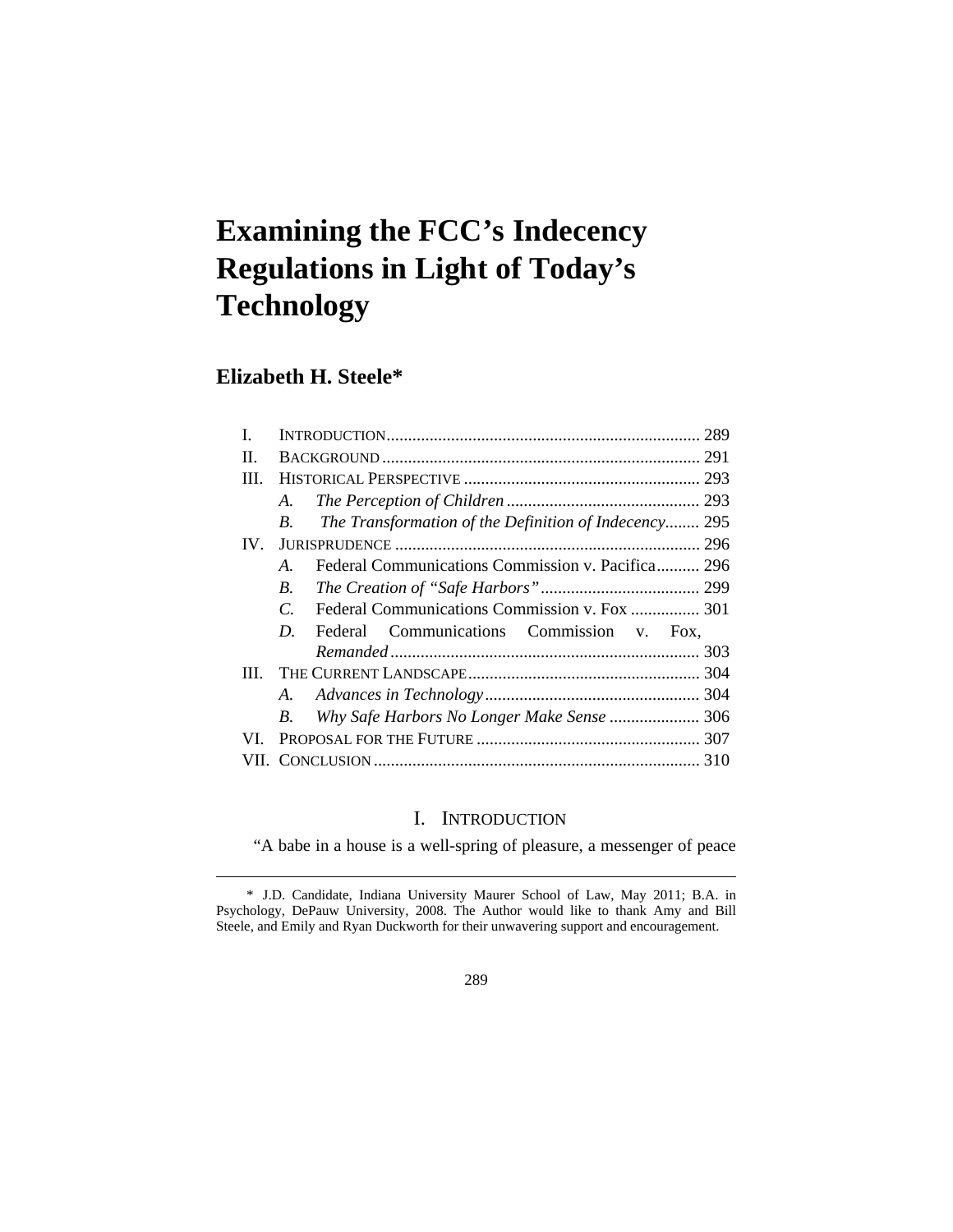and love: A resting place for innocence on earth; a link between angels and men."<sup>1</sup> With a prevalent attitude in this country that children are innocent beings, it is not surprising that the FCC used the protection of children as a reason to regulate indecency in the broadcast media through legislation such as the Communications Act of  $1934<sup>2</sup>$  By keeping the airwaves free from indecent material, children would, in theory, be able to retain the innocence that they are seen to possess.

While these FCC regulations have evolved over time, the recent advances in technology have made these regulations infeasible and illogical. If the goal is still to protect children from indecent material that is broadcast over the airwaves, something in the system needs to change, because children have multiple avenues through which they can access material that is broadcast at all hours of the day. Deregulating appears to be the most practical and effective option that is currently available, and is an effort that the FCC should consider undertaking.

Along with providing a different proposition for the future of these ineffective broadcast regulations, this Note will examine how the perception of children as innocent beings led to the regulation of indecent broadcast material. It will also look at the evolution of the definition of indecency, including a look specifically at the Supreme Court decisions in the 1978 case of *Federal Communications Commission v. Pacifica Foundation*, 3 the 2009 decision remanding *Federal Communications Commission v. Fox Television Stations*<sup>4</sup> to the Second Circuit, and that  $2010$  decision by the Second Circuit.<sup>5</sup> Finally, the current advances in technology, including television's availability on the Internet and digital video recorders (DVR), will be discussed. These advances have made children's access to broadcast media much easier, thus making the indecency regulations no longer feasible in today's increasingly technological world.

A recommendation for the future of indecency regulations will also be suggested, so that the law more realistically aligns with the technology available today. This proposal is a move toward complete deregulation of broadcast television in regard to indecent material. The regulations are no longer effective, and have the potential to be costly to both the networks if they keep being the subject of litigation and fines—and to the public as a violation of the First Amendment. By deregulating, the networks would

 <sup>1.</sup> MARTIN F. TUPPER, PROVERBIAL PHILOSOPHY 167–68 (25th ed. 1856).

 <sup>2.</sup> Communications Act of 1934, ch. 652, 48 Stat. 1064 (codified as amended at scattered sections of 47 U.S.C.); *see also* 18 U.S.C.A. § 1464 (West 2010); 47 U.S.C.A. § 303 (West 1997).

 <sup>3.</sup> FCC v. Pacifica Found., 438 U.S. 726 (1978).

 <sup>4.</sup> FCC v. Fox TV Stations, 129 S. Ct. 1800 (2009).

 <sup>5.</sup> Fox TV Stations, Inc. v. FCC, 613 F.3d 317(2d Cir. 2010).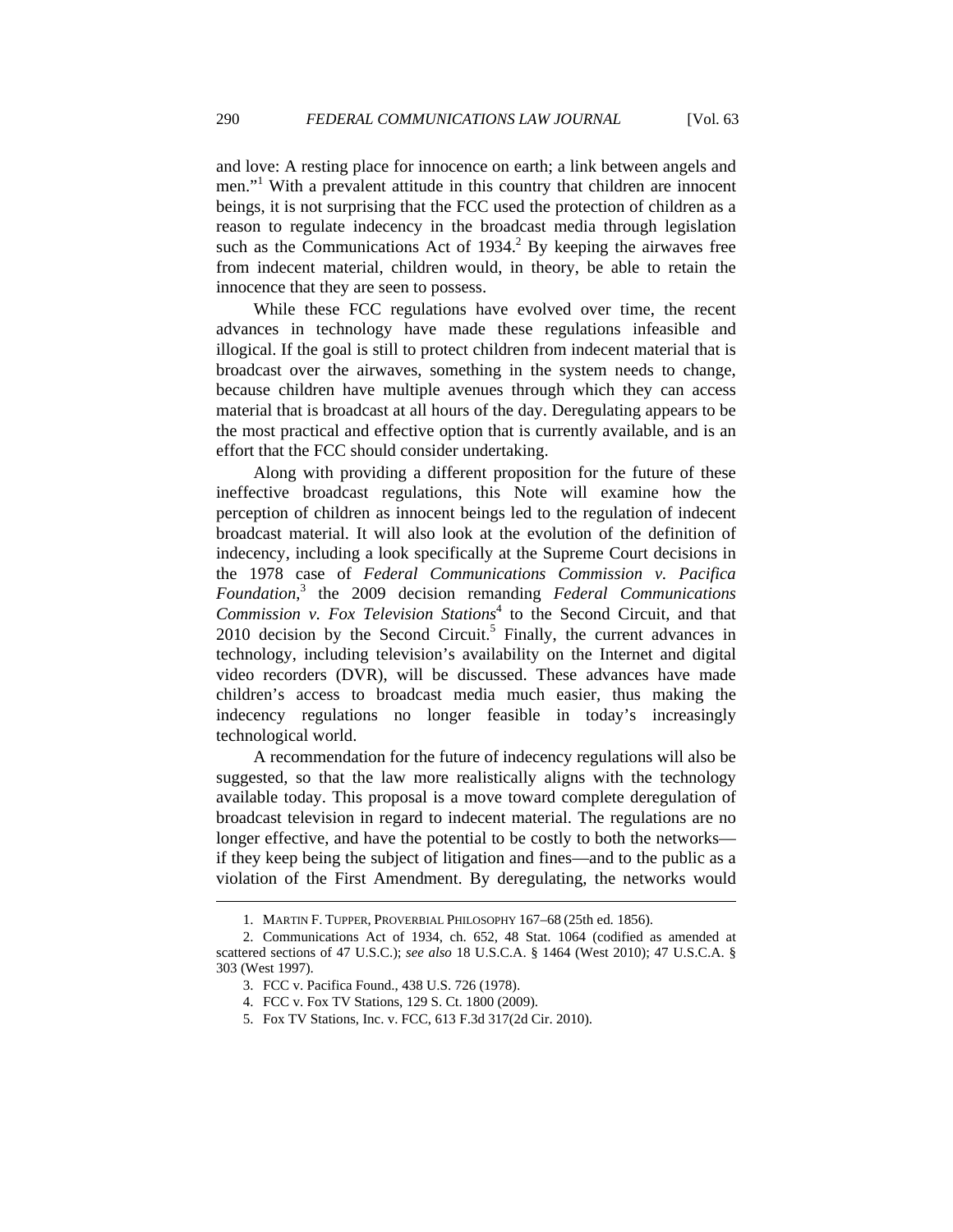have greater freedom to broadcast according to the public's interests and what they deem to be appropriate without fear of penalties.

Further, giving the networks more freedom will benefit the networks themselves and the public that wants access to this type of material; but it will not cause any great harm to anyone. The material that is made available on television is not likely to change in a drastic way, since the networks would lose many viewers if their broadcasts became too indecent for the public as a whole. Further, children would not be any more harmed by the material that is broadcast, because, in addition to it likely being very similar in nature to what is currently being broadcast by the networks children are going to gain access to this material through DVR and television on the Internet anyway. It would therefore be in all parties' best interest to deregulate this aspect of broadcast television.

#### II. BACKGROUND

While others have addressed the issues that are present with the FCC indecency regulations, the suggestion of deregulation has rarely been seriously considered.<sup>6</sup> The problems that are inherent in indecency regulations have been the subject of past scholarship, however, with many people recognizing the ideas on which this Note relies in making its proposal for a change of the indecency regulations: the ineffectiveness of the regulations, the advances in television technology, and the potential First Amendment complications.

Adam Candeub, for one, recognizes that broadcast indecency regulations simply no longer work because they are not feasible in today's environment.<sup>7</sup> He points out that the courts use the rationale of protecting children in upholding indecency regulations, but that the true motives are more political than anything else. He suggests that the regulations have been "proven [to be] unstable and highly politicized standards that do not represent a thoughtful policy to protect children or encourage a childfriendly broadcast medium."<sup>8</sup>

If the regulations are present for the purpose of protecting children and they are not achieving that goal, then something needs to be done to make the current system more effective. Candeub also points out particular regulatory procedures that are intended to protect children, and he describes

 <sup>6.</sup> *Cf.* Brian J. Rooder, *Broadcast Indecency Regulation in the Era of the "Wardrobe Malfunction": Has the FCC Grown Too Big for Its Britches?*, 74 FORDHAM L. REV. 871, 905 (2005) (arguing that the FCC's new indecency standard is too exhaustive and that market forces should regulate instead).

 <sup>7.</sup> *See* Adam Candeub, *Creating a More Child-Friendly Broadcast Media*, 2005 MICH. ST. L. REV. 911.

 <sup>8.</sup> *Id.* at 919.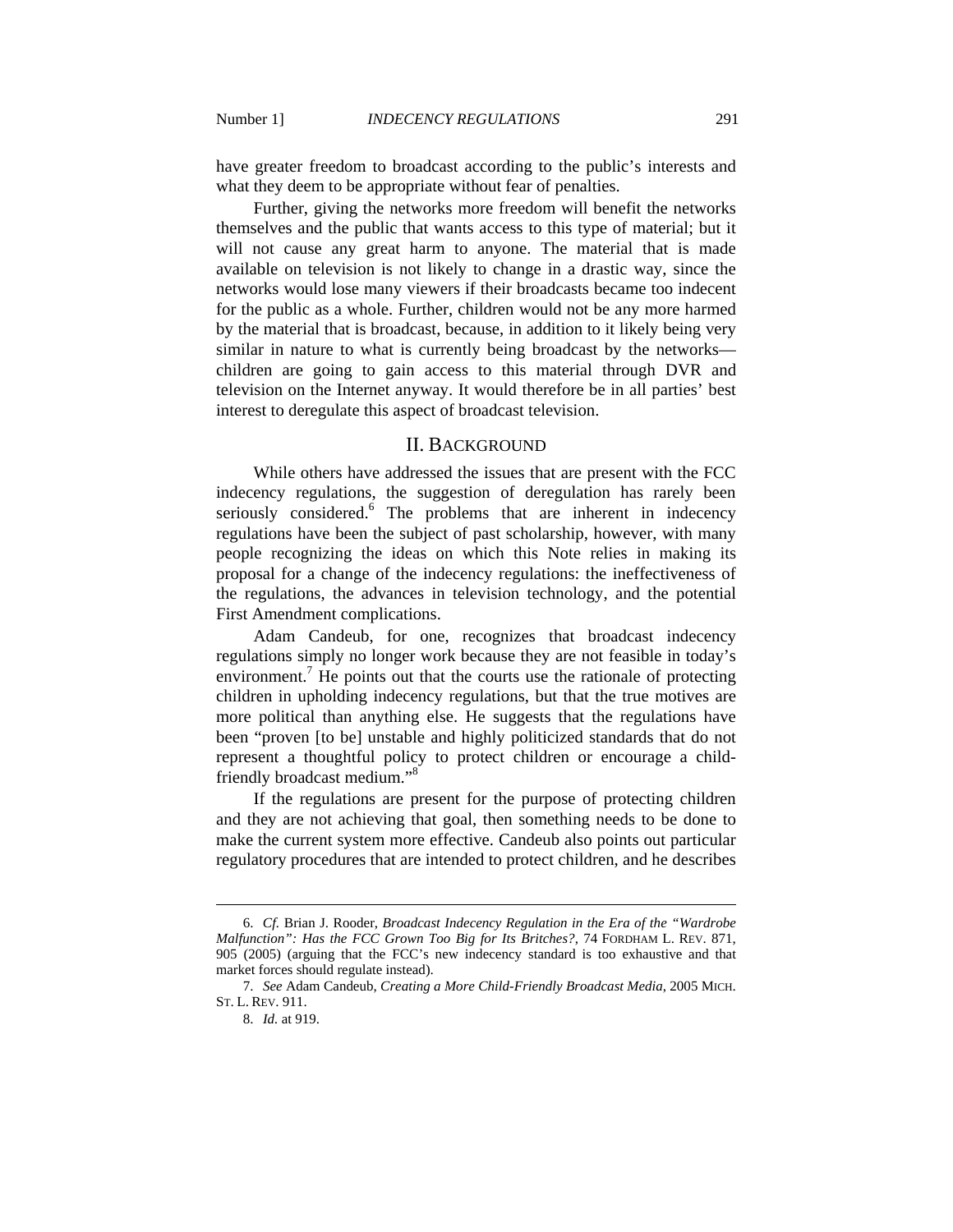how they do not serve their intended purpose.<sup>9</sup> Further, Candeub addresses indecency regulations, which, in addition to being politicized, are not able to appropriately respond to community standards on what type of material is appropriate for children.<sup>10</sup> If the FCC cannot effectively reflect community standards, then, as this Note argues, it is time to let the community members themselves set the standards for what is appropriate through their power as consumers of the broadcast material.

Matthew Schneider also criticizes the current FCC regulations. He points out the problems with the indecency regulations' application to only a small minority of stations—broadcast network stations—and suggests a proposition that would make the regulations more consistent.<sup> $11$ </sup> His suggestion is to apply the regulations to all channels so that the rationale of protecting children could possibly become a reality.<sup>12</sup> If all a child has to do is change the channel to access indecent material, then the FCC's policy and attempts to shield children from indecent material is not meritorious.<sup>13</sup> With disingenuous motives and ineffective solutions, there seems to be an agreement that now is the time for a change in indecency regulations.

Another issue that has been the subject of past scholarship and discussion is the advance in television technology. While this Note will focus on television on the Internet and DVR, others have noted that V-chip technology or satellite television have changed the face of television broadcast regulations.14 While some technology has allowed parents to better monitor the content of the television their children watch, other technology has made indecent material more accessible to children. The technologies on which this Note focuses have also made broadcast material more easily available to children, requiring that the FCC do something to change its current policies. While some suggest stricter and more pervasive regulations,<sup>15</sup> this Note comes to a starkly different conclusion in suggesting a more hands-off approach.

Finally, others have also considered the First Amendment implications of these broadcast indecency regulations. Schneider suggests that the indecency regulations have a negative First Amendment effect on

 <sup>9.</sup> *Id.* at 915.

 <sup>10.</sup> *Id.*

 <sup>11.</sup> *See* Matthew S. Schneider, *Silenced: The Search for a Legally Accountable Censor and Why Sanitization of the Broadcast Airwaves Is Monopolization*, 29 CARDOZO L. REV. 891 (2007).

 <sup>12.</sup> *Id.* at 902.

 <sup>13.</sup> *Id.*

 <sup>14.</sup> *See, e.g.*, Candeub, *supra* note 7, at 925; Matthew S. Schwartz, *A Decent Proposal: The Constitutionality of Indecency Regulation on Cable and Direct Broadcast Satellite Services*, 13 RICH. J.L. & TECH., no. 4 (2007).

 <sup>15.</sup> *See* Candeub, *supra* note 7, at 914; Schwartz, *supra* note 14, at 3–4.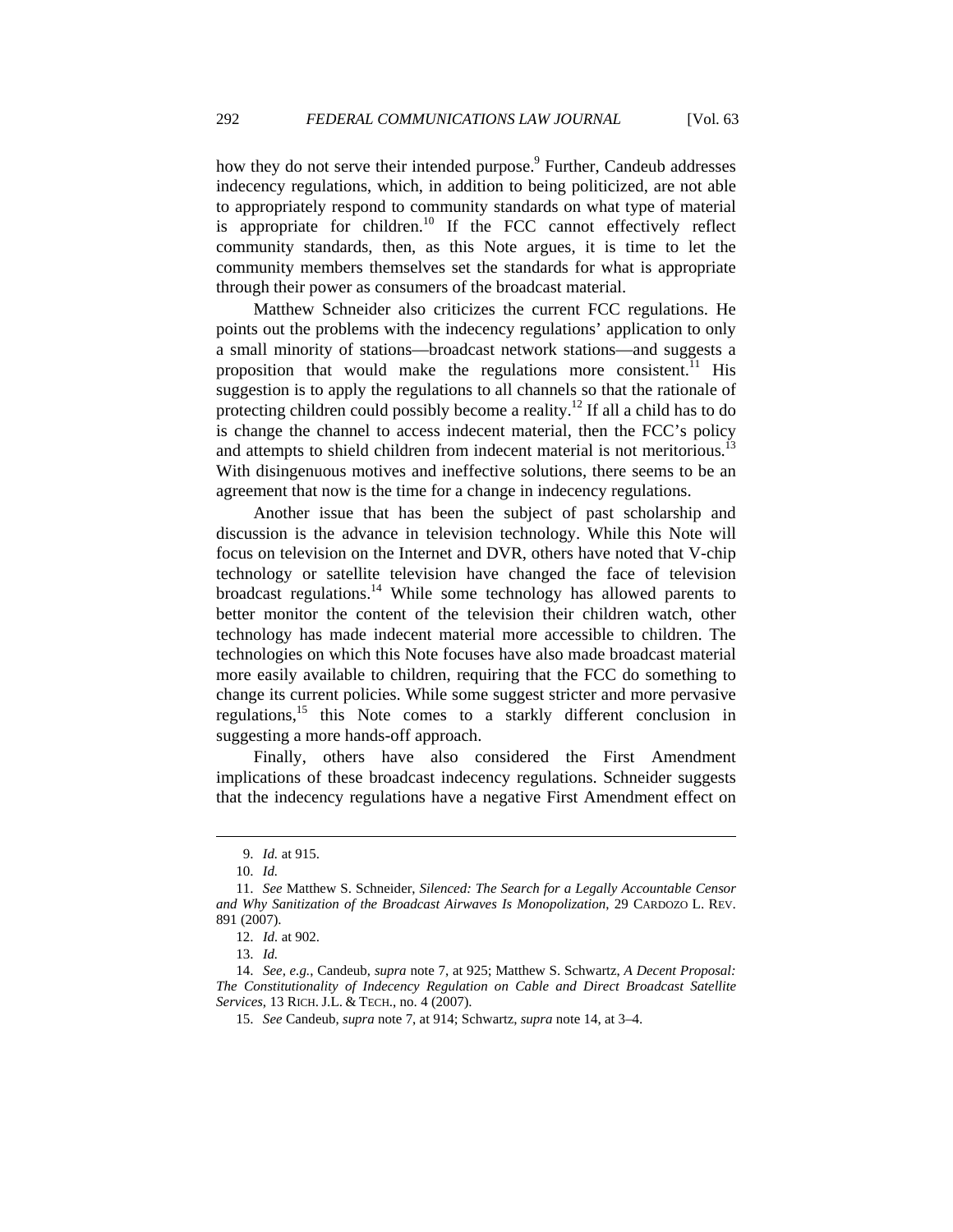the American public.<sup>16</sup> He discusses the fact that if viewers have to turn to "niche channels" in order to see the television content that they wish to see, then that is going to deprive the public of shared experiences, since not everyone will have access to those channels.<sup>17</sup>

The difficulty of creating a regulation that is in compliance with the First Amendment has also been brought up as an issue. Brian Rooder, one of the few to recommend deregulation, suggests that the indecency regulations are both vague and overly broad, and that the FCC is going to have a hard time coming up with a solution that will pass constitutional muster.<sup>18</sup> This Note agrees with this proposition and uses it in support of the argument against implementing stricter FCC indecency regulations.

Although others have discussed these issues and made suggestions for ways in which to change indecency regulations, there has still been no effective solution created. Based on this previous scholarship, along with the recent Second Circuit decision, this Note will argue that it is time to consider a new factor for a new solution to the problem of indecency regulations. With a consensus that the regulations are not effective and pose constitutional concerns, this Note adds to the discussion of the effect of advances in technology on the rationale that regulations protect children, and suggests that the most logical and effective course of action is for the FCC to take a step back and let the market take care of the content that is broadcast over the airwaves.

#### III. HISTORICAL PERSPECTIVE

#### *A. The Perception of Children*

Historically, children have not been assumed to be innocent and in need of protection. In ancient Greece, for example, children were associated with "grossness and lewdness, not innocence,"<sup>19</sup> and in ancient Christian societies, the common fates of children included abandonment, infanticide, and sale into brothels.<sup>20</sup> It was not until the seventeenth century that the notion of children as innocent beings was invented. $2<sup>1</sup>$ 

 <sup>16.</sup> *See* Schneider, *supra* note 11.

 <sup>17.</sup> *Id.* at 895–96.

 <sup>18.</sup> Rooder, *supra* note 6, at 904–05.

 <sup>19.</sup> MARJORIE HEINS, NOT IN FRONT OF THE CHILDREN 15 (Rutgers Univ. Press 2d ed. 2007) (2001).

 <sup>20.</sup> *Id.* at 16.

 <sup>21.</sup> *Id.* at 18–19 ("In the 1500s, '[e]verything was permitted in their presence: coarse language, scabrous actions and situations.' 'The idea did not yet exist that references to sexual matters . . . could soil childish innocence' because 'nobody thought that this innocence really existed.' It was only toward the end of the 16th century that 'certain pedagogues . . . refused to allow children to be given indecent books any longer.'").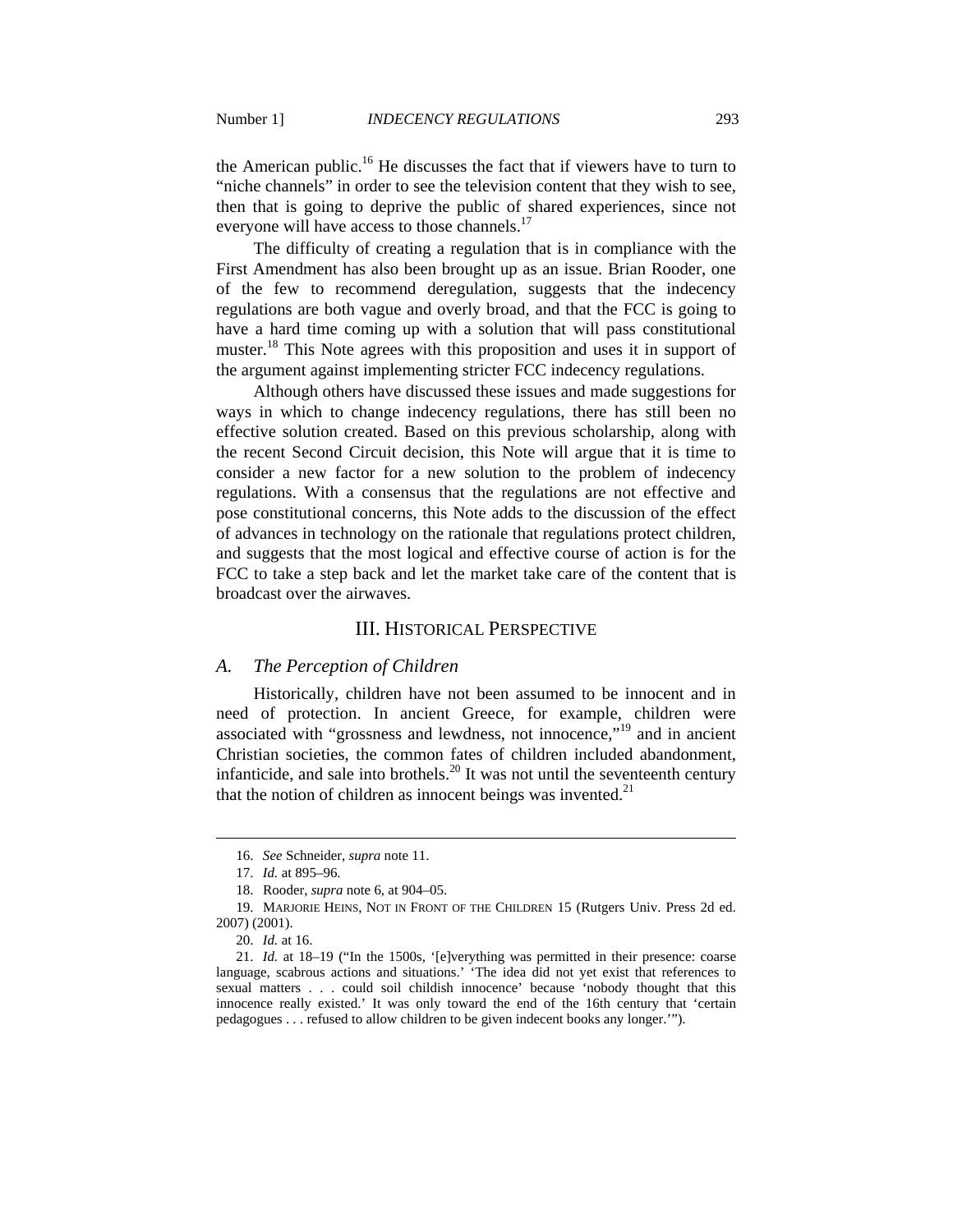In U.S. history, the first obscenity and indecency law was enacted in Massachusetts in  $1711<sup>22</sup>$  This law banned "any filthy, obscene, or profane song, pamphlet, libel, or mock sermon."<sup>23</sup> However, this law was mostly used for the protection of religious sermons.<sup>24</sup> It was not until 1835 that indecency was criminalized in Massachusetts in an effort to protect the children.<sup>25</sup> The law was modified from its 1711 version to criminalize indecent or obscene speech if "it 'manifestly' tended 'to the corruption of the morals of youth."<sup>26</sup>

This trend of protecting children from indecent and obscene material that began in the eighteenth century continued to evolve as the country matured. In 1842, during the height of the industrialization and urbanization of the United States, Congress passed the first federal ban on indecent and obscene material.<sup>27</sup> This ban allowed the United States Customs Service to "confiscate 'obscene or immoral' pictures or prints and bring judicial proceedings for their destruction."<sup>28</sup>

In 1934, the FCC took an active role in this area and began to regulate indecency in the broadcast media.<sup>29</sup> This 1934 Act stated, "[w]hoever utters any obscene, indecent, or profane language by means of radio communication shall be fined under this title or imprisoned not more than two years, or both."30 The language of this Act is still in effect today and governs the FCC regulations in this area. $31$ 

In today's contemporary society, the Supreme Court has also spoken on this issue, deeming the protection of children to be a compelling government interest on many different occasions.32 The FCC has continued to try to shield minors from material that may be deemed obscene and indecent, and the Supreme Court has upheld these regulations, even going so far as to strengthen the regulations to punish broadcasters for even fleeting expletives. $33$ 

 $\overline{a}$ 

28. *Id.*

 <sup>22.</sup> *Id.* at 24–25.

 <sup>23.</sup> *Id.* at 24 (internal quotation marks omitted).

<sup>24</sup>*. Id.* at 24–25.

<sup>25</sup>*. Id.* at 25.

 <sup>26.</sup> *Id.*

 <sup>27.</sup> *Id.*

 <sup>29.</sup> *See* Communications Act of 1934, ch. 652, 48 Stat. 1064 (codified as amended at scattered sections of 47 U.S.C.).

 <sup>30. 18</sup> U.S.C.A. § 1464 (West 2010).

 <sup>31.</sup> *Id.*

 <sup>32.</sup> *See, e.g*., Lorillard Tobacco Co. v. Reilly, 533 U.S. 525 (2001); United States v. Playboy Entm't Grp., Inc*.*, 529 U.S. 803 (2000); FCC v. Pacifica Found., 438 U.S. 726 (1978).

 <sup>33.</sup> *See* FCC v. Fox TV Stations, 129 S. Ct. 1800 (2009).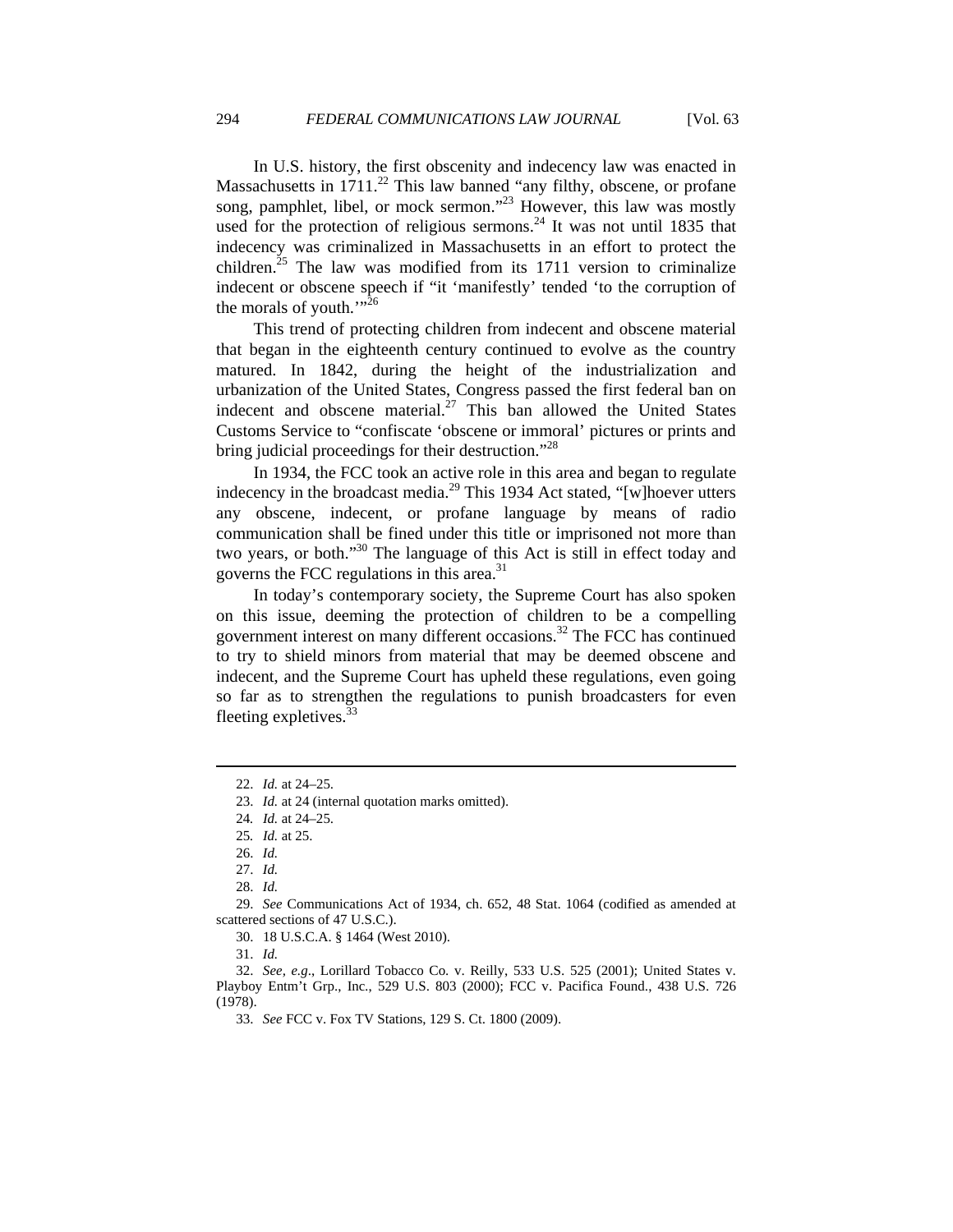#### *B. The Transformation of the Definition of Indecency*

While Massachusetts was a trendsetter in indecency and obscenity law in the eighteenth century, the early definition of indecency was borrowed from common law in England.<sup>34</sup> This definition evolved from the definition of obscenity, and transformed over time from one that dealt with immoral and obscene material<sup>35</sup> to the present one that deals with patently offensive material that concerns "sexual or excretory activities or organs."36

In the 1957 Supreme Court case of *Roth v. United States*, the Court announced that obscene language was outside of First Amendment protection.<sup>37</sup> The Court adopted the test for obscene language as "whether to the average person, applying contemporary community standards, the dominant theme of the material taken as a whole appeals to prurient interest."<sup>38</sup> Nine years later, in 1966, this test was expanded in the case of *Memoirs v. Massachusetts*. In that opinion, the Supreme Court set out a three-part test for determining whether or not language is obscene: "(a) the dominant theme of the material taken as a whole appeals to a prurient interest in sex; (b) the material is patently offensive because it affronts contemporary community standards relating to the description or representation of sexual matters; and (c) the material is utterly without redeeming social value."<sup>39</sup>

While obscenity was defined, although in a very vague manner, there was yet to be an articulated definition of indecency, even though it was banned from broadcast over the airwaves by the FCC.<sup>40</sup> By 1970, the FCC had a definition of indecency, which was borrowed from the *Roth* and *Memoirs* definitions of obscenity. That year, a radio station in Philadelphia interviewed Jerry Garcia, lead guitarist of the Grateful Dead, during which he used profane language that the FCC deemed to be indecent.<sup>41</sup> The definition in place at that time described indecent language as that which is "patently offensive by contemporary community standards; and . . . utterly without redeeming social value."<sup>42</sup> This definition, however, would be dramatically changed just five years later when a New York radio station aired George Carlin's monologue, "Filthy Words," which led to the infamous *Federal Communications Commission v. Pacifica Foundation*

- 39. Memoirs v. Massachusetts, 383 U.S. 413, 418 (1966).
- 40. HEINS, *supra* note 19, at 92.

 <sup>34.</sup> HEINS, *supra* note 19, at 25.

 <sup>35.</sup> *Id.*

 <sup>36.</sup> Action for Children's TV v. FCC, 58 F.3d 654, 657 (D.C. Cir. 1995).

 <sup>37.</sup> *See* Roth v. United States, 354 U.S. 476 (1957).

 <sup>38.</sup> *Id.* at 489.

 <sup>41.</sup> *Id.* at 94.

 <sup>42.</sup> WUHY-FM, Eastern Educational Radio, *Notice of Apparent Liability*, 24 F.C.C.2d 408, para. 10 (1970); *see also* HEINS, *supra* note 19, at 94*.*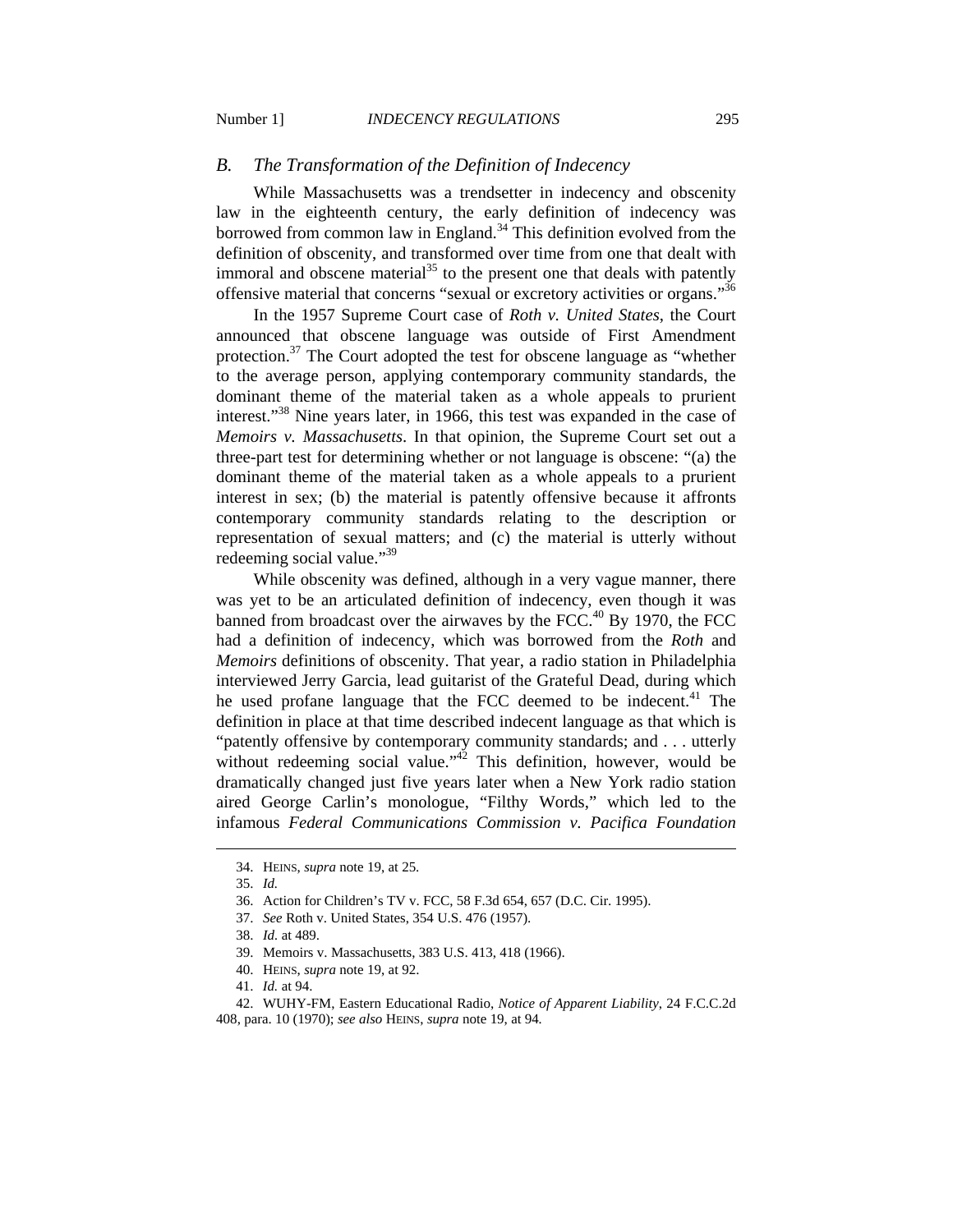Supreme Court case.<sup>43</sup>

#### IV. JURISPRUDENCE

#### *A.* Federal Communications Commission v. Pacifica

In 1973, George Carlin's monologue would change the face of the FCC's indecency regulation. Broadcast on the afternoon of October 30, 1973, on Pacifica's New York WBAI radio station, this monologue was used to address "contemporary society's attitude toward language."<sup>44</sup> For twelve minutes, Carlin commented on the words that were acceptable to use over the airwaves, and those seven words that he had decided could never be spoken over the air.<sup>45</sup> After listing all of those words, he continued to discuss each of the seven words in graphic detail. $46$ 

Hearing this monologue in the car while driving with his son, John Douglas filed a complaint with the FCC six weeks later.<sup>47</sup> Douglas was "a member of the national planning board of the procensorship watchdog group Morality in Media, $^{348}$  and his complaint was filed at a time when the FCC was "under severe pressure to 'do something'" about regulating the airwaves and ridding them of indecent material.<sup>49</sup> However, the FCC sat on the complaint and did not take any action until  $1975$ <sup>50</sup>

When the FCC ruled on Douglas's complaint in February 1975, it felt it had the judicial support it would need to resolve Douglas's complaint in a way that would allow it to continue with its stricter regulation of the content that could be broadcast over the airwaves.<sup>51</sup> It decided to rule on the monologue under the category of indecency, which was broader than and no longer a part of the obscenity category. All that was required for the material to be indecent was that it be patently offensive, which the FCC determined Carlin's monologue to be.<sup>52</sup> There was no longer a need for the speech to appeal to the "prurient interest" or be devoid of any redeeming social value.<sup>53</sup> This gave the FCC more power to ban certain language from the airwaves that did not meet with FCC approval, but did not reach the

 <sup>43.</sup> HEINS, *supra* note 19, at 95.

 <sup>44.</sup> *Id.* at 97 (quoting FCC v. Pacifica Found., 438 U.S. 726, 729 (1978)).

 <sup>45.</sup> *Id.*

 <sup>46.</sup> *See id.*

 <sup>47.</sup> *Id.* at 97.

 <sup>48.</sup> *Id.* at 97.

 <sup>49.</sup> *Id.* at 98.

 <sup>50.</sup> *Id.* at 99.

 <sup>51.</sup> *Id.*

 <sup>52.</sup> *Id.*

 <sup>53.</sup> *Id.* (quoting Citizen's Complaint Against Pacifica Found., Station WBAI (FM), *Memorandum Opinion and Order*, 56 F.C.C.2d 94, para. 11 (1975)).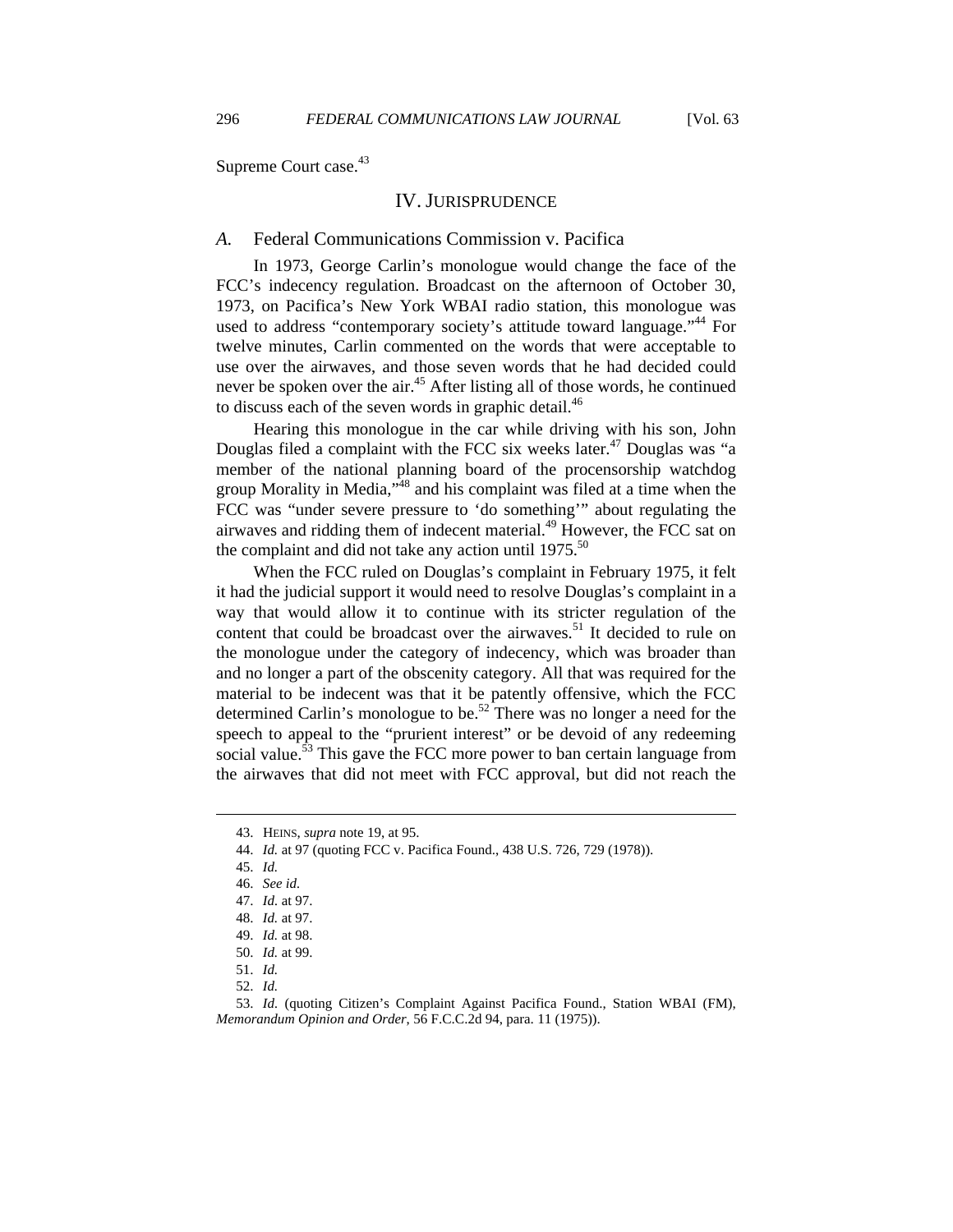level of legal obscenity, either.

In addition to the ruling on the Douglas complaint, other significant events in the regulation of indecency took place later in 1975. A week after the *Pacifica* decision, the broader definition of indecency was officially adopted by the FCC and used in its *Report on the Broadcast of Violent, Indecent, and Obscene Material*. 54 This new definition defined indecent language as that which "describes, in terms patently offensive as measured by contemporary community standards for broadcast media, sexual or excretory activities and organs, at times of the day when there is a reasonable risk that children may be in the audience."<sup>55</sup> Two months later. in April, the National Association of Broadcasters had modified its 1952 Television Code to "create a 'family viewing hour.' Under this scheme, the first hour of TV prime time and the preceding hour 'would not consist of programming unsuitable for viewing by the entire family."<sup>56</sup>

Fearing that the *Pacifica* ruling and subsequent related events would lead to "a deleterious impact on accurate and insightful reporting," the Radio-Television News Directors Association filed a petition for the FCC to reconsider its ruling in the *Pacifica* complaint.<sup>57</sup> The FCC replied that its decision was for a fact-specific situation and that it would not harm the broadcast journalism industry.58 The FCC also did not sanction Pacifica; it merely put the decision in the station's license file in case it broadcast indecent material again.<sup>59</sup>

Pacifica chose to appeal the decision, however, and in 1977, the D.C. Circuit ruled that the FCC had gone too far with its regulations.<sup>60</sup> Judge Edward Tamm's opinion stated, "the FCC had practiced censorship in violation of its own governing statute  $\ldots$  ."<sup>61</sup> He also borrowed language from Justice Frankfurter's opinion in the 1957 case of *Butler v. Michigan*, stating:

In its effort to shield children from language which is not too rugged for many adults the Commission has taken a step toward reducing the adult population to hearing or viewing only that which is fit for

 <sup>54.</sup> *Id. See* Report on Brdcst. of Violent, Indecent, and Obscene Material, 51 F.C.C.2d 418 (1975) [hereinafter Broadcast Report].

 <sup>55.</sup> Broadcast Report, *supra* note 54, at 425.

 <sup>56.</sup> HEINS, *supra* note 19, at 98 (quoting Primary Jurisdiction Referral of Claims Against Gov't Defendant Arising from the Inclusion in the NAB TV Code of "Family Viewing Policy," *Report*, 95 F.C.C.2d 700, 700 n.1 (1983)).

 <sup>57.</sup> *Id.* at 101 (citing Petition for Clarification or Reconsideration of a Citizen's Complaint Against Pacifica Found., *Memorandum Opinion and Order*, 59 F.C.C.2d 892, para. 3 (1976)).

 <sup>58.</sup> *Id.*

 <sup>59.</sup> *Id.*

 <sup>60.</sup> *Id.*

 <sup>61.</sup> *Id.*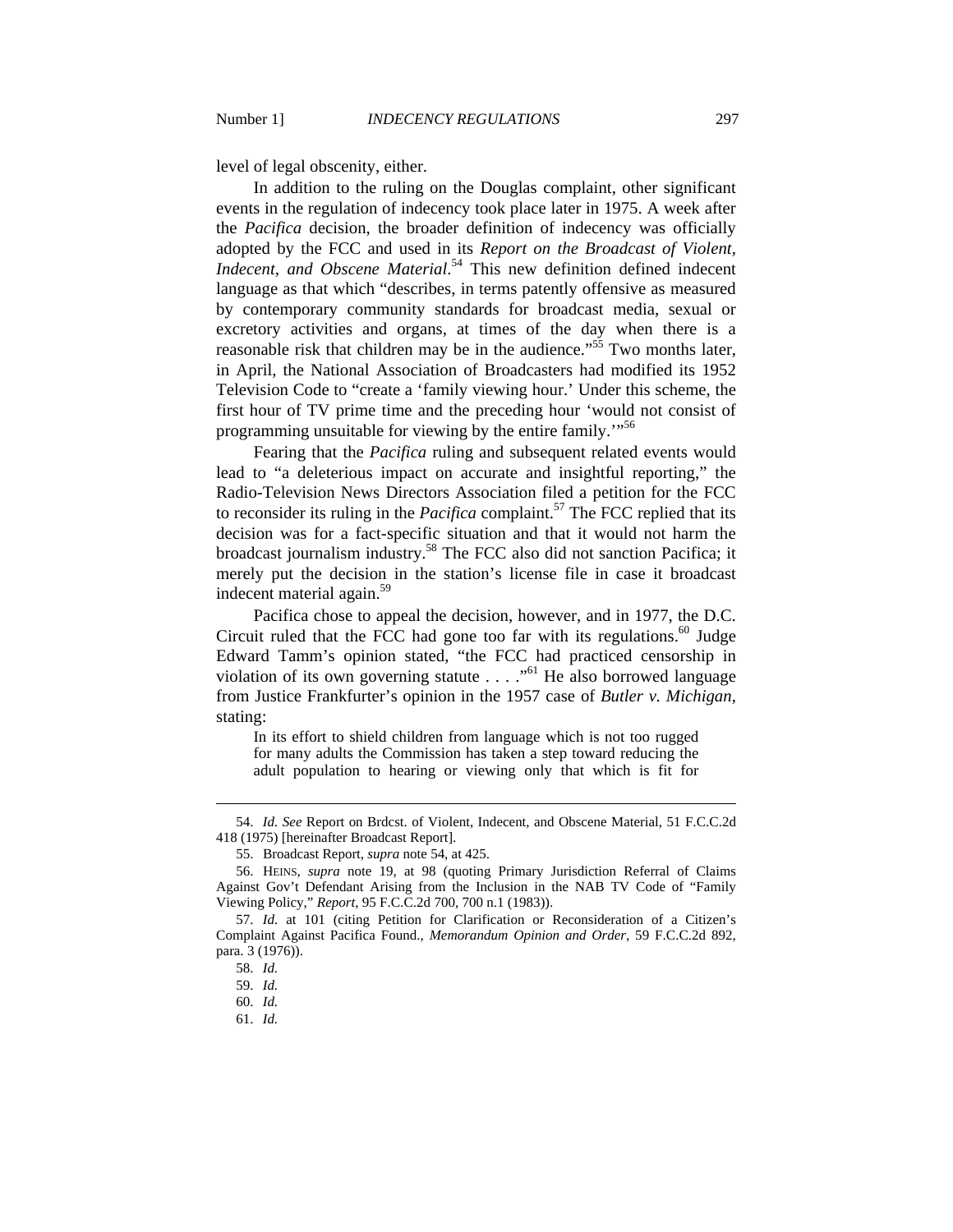children. The Commission's Order is a classic case of burning the house to roast the pig. $62$ 

The FCC appealed the ruling, and the Supreme Court heard the case on April 18, 1975.<sup>63</sup> The makeup of the Court at that time had been recently changed by President Nixon, and the five Justices making up the plurality were all appointed by either President Nixon or President Ford.<sup>64</sup> This majority was just what the FCC needed to have the decision of the D.C. Circuit overturned, and to have the new definition of indecency adopted.

The opinion, handed down on July 3, 1978, and written by Justice Stevens, outlined the rationale for regulating the broadcast airwaves:

Broadcasting requires special treatment because of four important considerations: (1) children have access to radios and in many cases are unsupervised by parents; (2) radio receivers are in the home, a place where people's privacy interest is entitled to extra deference; (3) unconsenting adults may tune in a station without any warning that offensive language is being or will be broadcast; and (4) there is a scarcity of spectrum space, the use of which the government must therefore license in the public interest. Of special concern to the Commission as well as parents is the first point regarding the use of radio by children.<sup>65</sup>

The opinion also noted the facts that broadcast media was uniquely pervasive in the lives of Americans and that it was uniquely accessible to children, even those who are too young to read.<sup>66</sup>

The Court found authority for the FCC to regulate this type of broadcast in two different statutes: "18 U.S.C. § 1464 . . . , which forbids the use of 'any obscene, indecent, or profane language by means of radio communications,' and 47 U.S.C.  $\S$  303(g), which requires the Commission to 'encourage the larger and more effective use of radio in the public interest."<sup>67</sup> After finding the authority for the FCC to act as it did, the Court addressed the possibility of this ruling leading to greater censorship, the same concern expressed by the Radio-Television News Directors Association when the FCC first made its decision. $68$  In trying to alleviate this concern, the Court articulated:

It is true that the Commission's order may lead some broadcasters to censor themselves. At most, however, the Commission's definition of indecency will deter only the broadcasting of patently offensive references to excretory and sexual organs and activities. While some of

 <sup>62.</sup> Pacifica Found. v. FCC, 556 F.2d 9, 17 (D.C. Cir. 1977) (citing Butler v. Michigan, 352 U.S. 380, 383 (1957)).

 <sup>63.</sup> HEINS, *supra* note 19, at 103.

 <sup>64.</sup> *Id.* at 104.

 <sup>65.</sup> FCC v. Pacifica Found., 438 U.S. 726, 731 n.2 (1978) (citations omitted).

 <sup>66.</sup> *Id.* at 748–49.

 <sup>67.</sup> *Id.* at 731.

 <sup>68.</sup> *See supra* note 57 and accompanying text.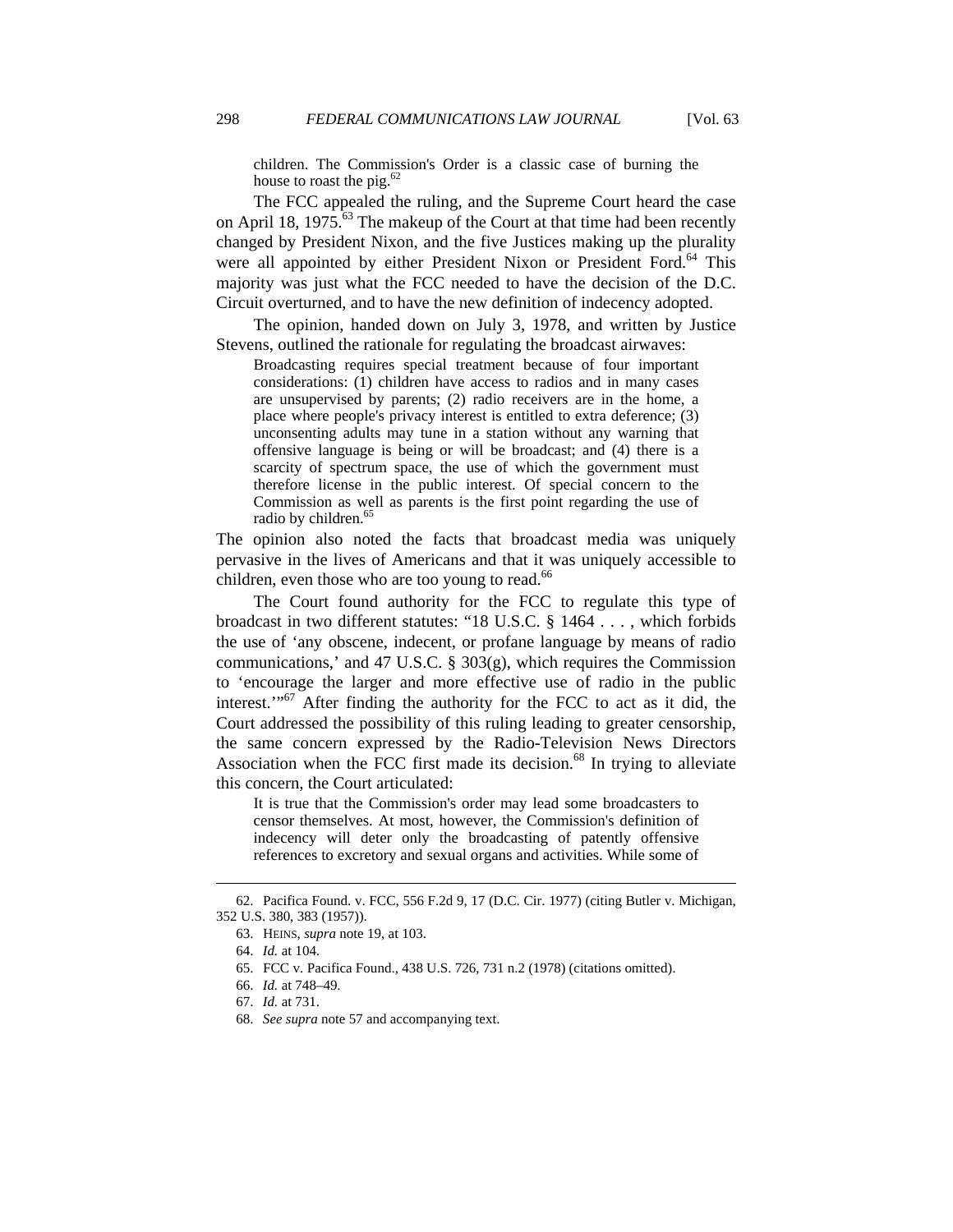these references may be protected, they surely lie at the periphery of First Amendment concern.<sup>6</sup>

The decision also did not ban this type of language in its entirety—it only modified the times during which it was able to be broadcast. It analogized the indecent language to "'a pig in the parlor instead of the barnyard.' We simply hold that when the Commission finds that a pig has entered the parlor, the exercise of its regulatory power does not depend on proof that the pig is obscene."<sup>70</sup>

Finally, the Court adopted the FCC's position that this was a narrow holding that was based on the particular fact pattern at issue. While the opinion gave no reason why children needed to be protected from indecent language, that was its desired effect. Indecent material could no longer be broadcast in times during which there were likely to be children in the audience—deemed to be before  $10:00$  p.m.<sup>71</sup> This opinion would be used in later cases to establish "safe harbors," times in which indecent material could be safely broadcast,<sup>72</sup> which no longer make sense in today's society.

#### *B. The Creation of "Safe Harbors"*

The Supreme Court's plurality decision in the *Pacifica* case over thirty years ago is still the basis for the current indecency regulations of the FCC. In the *Action for Children's Television* (*ACT*) line of cases, following the *Pacifica* decision, the idea of safe harbors was created and the specific times for them were determined. In the first case in 1988, the D.C. Circuit held that the FCC's definition of indecency was constitutionally sound, although its vagueness was inherent.<sup>73</sup> The court also found that the FCC's decision about the hours of the safe harbors was not made in a reasonable manner.<sup>74</sup> The matter was therefore returned to the FCC for "redetermination, after a full and fair hearing, of the times at which indecent material may be broadcast."<sup>75</sup>

Four years later, in 1992, Congress addressed the idea of safe harbors in legislation, stating:

The Federal Communications Commission shall promulgate regulations to prohibit the broadcasting of indecent programming—(1) between 6 a.m. and 10 p.m. on any day by any public radio station or public television station that goes off the air at or before 12 midnight;

 <sup>69.</sup> *Pacifica*, 438 U.S. at 743 (citations omitted).

 <sup>70.</sup> *Id.* at 750–51.

 <sup>71.</sup> HEINS, *supra* note 19, at 104.

 <sup>72.</sup> *See* Action for Children's TV v. FCC, 852 F.2d 1332, 1335 (D.C. Cir. 1988).

 <sup>73.</sup> *See id.* at 1344.

 <sup>74.</sup> *Id.* at 1335.

 <sup>75.</sup> *Id.* at 1344.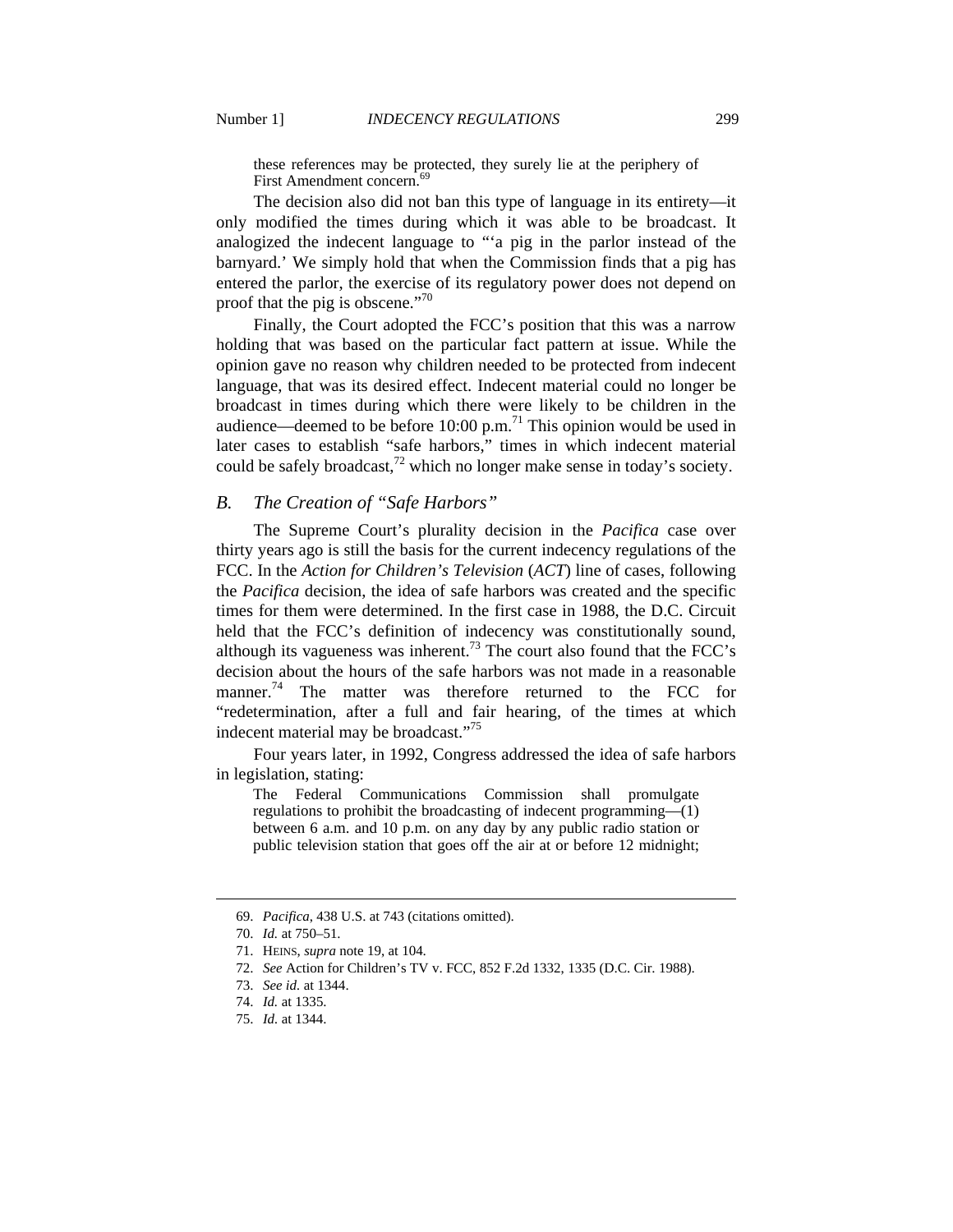and (2) between 6 a.m. and 12 midnight on any day for any radio or television broadcasting station not described in paragraph  $(1)$ .

In the second *ACT* case, decided in 1995, the D.C. Circuit upheld the FCC safe harbor regulations that were articulated pursuant to Congress's directive, although it did not agree with the distinction that was drawn between television and radio stations that go off the air at or before midnight and those that continue to be broadcast after midnight.<sup>77</sup> In its holding, relying on the compelling government interest of protecting children, the court articulated:

We find that the Government has a compelling interest in protecting children under the age of 18 from exposure to indecent broadcasts. We are also satisfied that, standing alone, the "channeling" of indecent broadcasts to the hours between midnight and 6:00 a.m. would not unduly burden the First Amendment. Because the distinction drawn by Congress between the two categories of broadcasters bears no apparent relationship to the compelling Government interests that section 16(a) is intended to serve, however, we find the more restrictive limitation unconstitutional. Accordingly, we grant the petitions for review and remand the cases to the Federal Communications Commission with instructions to revise its regulations to permit the broadcasting of indecent material between the hours of 10:00 p.m. and 6:00 a.m.<sup>78</sup>

In addition to ruling on the safe harbor hours for broadcasters, the court also rearticulated and reaffirmed the definition of indecency that had been established almost twenty years previously and still remains in effect today:

In enforcing section 1464 of the Radio Act, the Federal Communications Commission defines "broadcast indecency" as "language or material that, in context, depicts or describes, in terms patently offensive as measured by contemporary community standards for the broadcast medium, sexual or excretory activities or organs." This definition has remained substantially unchanged since it was first enunciated in *In re Pacifica Foundation*. 79

The case was remanded back to the FCC to adjust the safe harbor hours so that they were consistent for all broadcasters. The Supreme Court denied certiorari in the case,  $80$  so the safe harbor hours of 10:00 p.m. to 6:00 a.m. were effectuated and still remain in effect today.

 <sup>76. 47</sup> U.S.C. § 303 note (2006) (Broadcasting of Indecent Programming; FCC Regulations).

 <sup>77.</sup> Action for Children's TV v. FCC, 58 F.3d 654, 656 (D.C. Cir. 1995).

 <sup>78.</sup> *Id.*

 <sup>79.</sup> *Id.* at 657–58 (quoting Enforcement of Prohibitions Against Brdcst. Indecency in 18

U.S.C. § 1464, *Report and Order*, 8 F.C.C.R. 704, n.10 (1993)) (citations omitted).

 <sup>80.</sup> Action for Children's TV v. FCC, 516 U.S. 1043 (1996).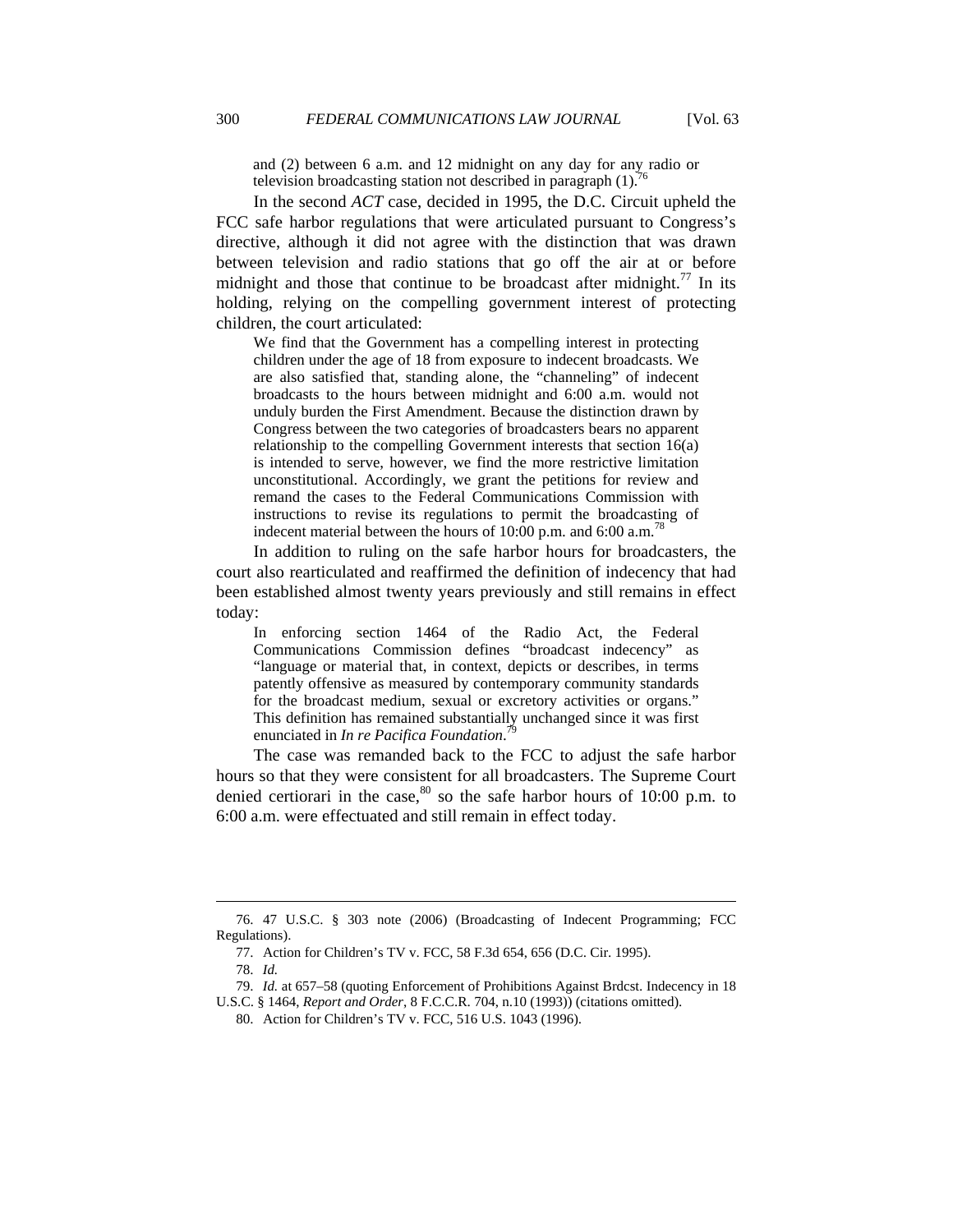#### *C.* Federal Communications Commission v. Fox

More than a decade after the safe harbors were established, in 2001, the FCC, in explaining its indecency guidelines, said that "[n]o single factor generally provides the basis for an indecency finding."<sup>81</sup> The three different factors that it suggested be examined when determining whether or not broadcast material was indecent, at least at that particular point in time, were:

(1) the *explicitness or graphic nature* of the description or depiction of sexual or excretory organs or activities; (2) whether the material *dwells on or repeats at length* descriptions of sexual or excretory organs or activities; (3) *whether the material appears to pander or is used to titillate*, or *whether the material appears to have been presented for its shock value*. 82

At this time, "fleeting expletives" were not generally subject to sanctions from the FCC. In the 2001 report, the FCC stated:

Repetition of and persistent focus on sexual or excretory material have been cited consistently as factors that exacerbate the potential offensiveness of broadcasts. In contrast, where sexual or excretory references have been made once or have been passing or fleeting in nature, this characteristic has tended to weigh against a finding of indecency.<sup>83</sup>

It was not until 2004 that the FCC banned "fleeting expletives" by stating that "a nonliteral (expletive) use of the F- and S-Words could be actionably indecent, even when the word is used only once."<sup>84</sup> The events giving rise to this decision occurred at the *2002* and *2003 Billboard Music Awards*, both airing on affiliates of Fox Television Stations, Inc.<sup>85</sup>

At the *2002 Awards*, Cher exclaimed during a live broadcast after winning an award, "'I've also had critics for the last 40 years saying that I was on my way out every year. Right. So f\* \* \* 'em.'"86 At the *2003 Awards*, Paris Hilton and Nicole Richie were presenting an award when Hilton reminded Richie to "watch the bad language."<sup>87</sup> Nicole Richie proceeded to comment on the reality television show that she and Paris Hilton starred in, *The Simple Life*, saying, "'[w]hy do they even call it 'The Simple Life?' Have you ever tried to get cow  $s^* * *$  out of a Prada purse?

 <sup>81.</sup> Industry Guidance on the Commission's Case Law Interpreting 18 U.S.C. § 1464 and Enforcement Policies Regarding Broadcast Indecency, *Policy Statement*, 11 F.C.C.R. 7999, para. 10 (2001).

 <sup>82.</sup> *Id.* (emphasis in the original).

 <sup>83.</sup> *Id.* at para. 17.

 <sup>84.</sup> FCC v. Fox TV Stations, Inc., 129 S. Ct. 1800, 1807 (2009).

 <sup>85.</sup> *Id.* at 1808.

 <sup>86.</sup> *Id.*

 <sup>87.</sup> *Id.*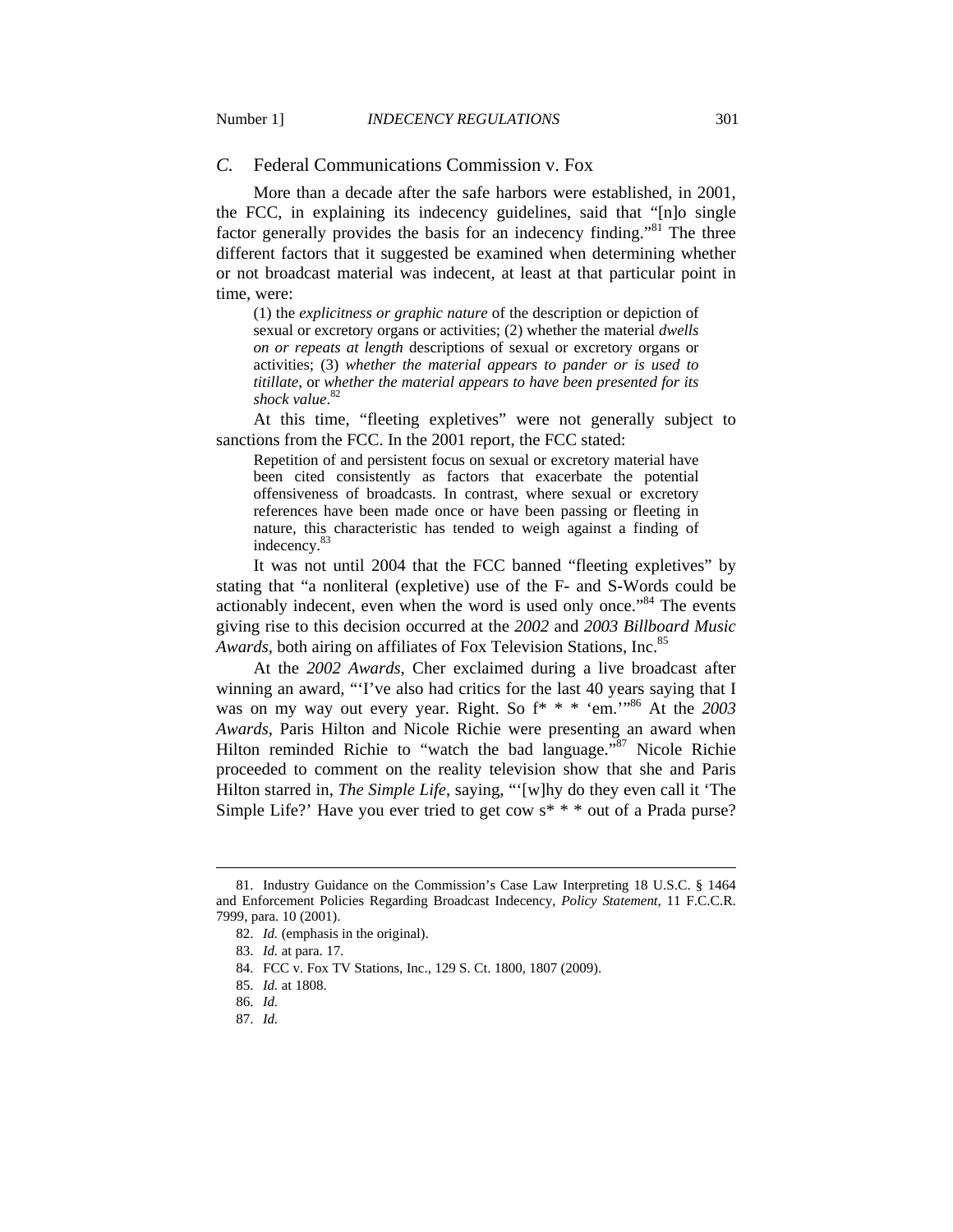It's not so  $f^*$  \* \*ing simple.'"<sup>88</sup> The FCC received many complaints from parents whose children were watching the *Billboard Music Awards* at the time the language was used. $89$  On March 15, 2006, the FCC released notices of apparent liability for the broadcasts.<sup>90</sup>

In determining that both incidents were indecent, the FCC pointed to the fact that "Cher used the F-Word not as a mere intensifier, but as a description of the sexual act to express hostility to her critics,"<sup>91</sup> and that Nicole Richie's language was indecent because "it involved a literal description of excrement, rather than a mere expletive, because it used more than one offensive word, and because it was planned."<sup>92</sup>

This ruling by the FCC was important because it changed the course of indecency regulations:

The order stated, however, that the pre-*Golden Globes* regime of immunity for isolated indecent expletives rested only upon staff rulings and Commission dicta, and that the Commission itself had never held "that the isolated use of an expletive . . . was not indecent or could not be indecent." In any event, the order made clear, the *Golden Globes Order* eliminated any doubt that fleeting expletives could be actionably indecent, and the Commission disavowed the bureau-level decisions and its own dicta that had said otherwise. Under the new policy, a lack of repetition "weigh[s] against a finding of indecency," but is not a safe harbor.<sup>93</sup>

The rationale behind this decision was that if this regulation was not changed, then broadcasters could get around the safe harbor regulations by broadcasting indecent language one expletive at a time.<sup>94</sup>

Fox challenged this decision by the FCC, and the Second Circuit overturned the decision, "finding the Commission's reasoning inadequate under the Administrative Procedure Act. The majority was 'skeptical that the Commission [could] provide a reasoned explanation for its "fleeting expletive" regime that would pass constitutional muster,' but it declined to reach the constitutional question."<sup>95</sup>

In 2008, the Supreme Court granted certiorari in the *Federal Communications Commission v. Fox* case, and in 2009, the Court handed down its ruling. It upheld the FCC's decision to punish fleeting expletives, using the rationale from the 2002 and 2003 decisions and the *Pacifica*

 $\overline{a}$ 

94. *Id.*

 <sup>88.</sup> *Id.*

 <sup>89.</sup> *Id.*

 <sup>90.</sup> *Id.*

 <sup>91.</sup> *Id.* at 1809.

 <sup>92.</sup> *Id.*

 <sup>93.</sup> *Id.* (citations omitted).

 <sup>95.</sup> *Id.* at 1810 (citations omitted).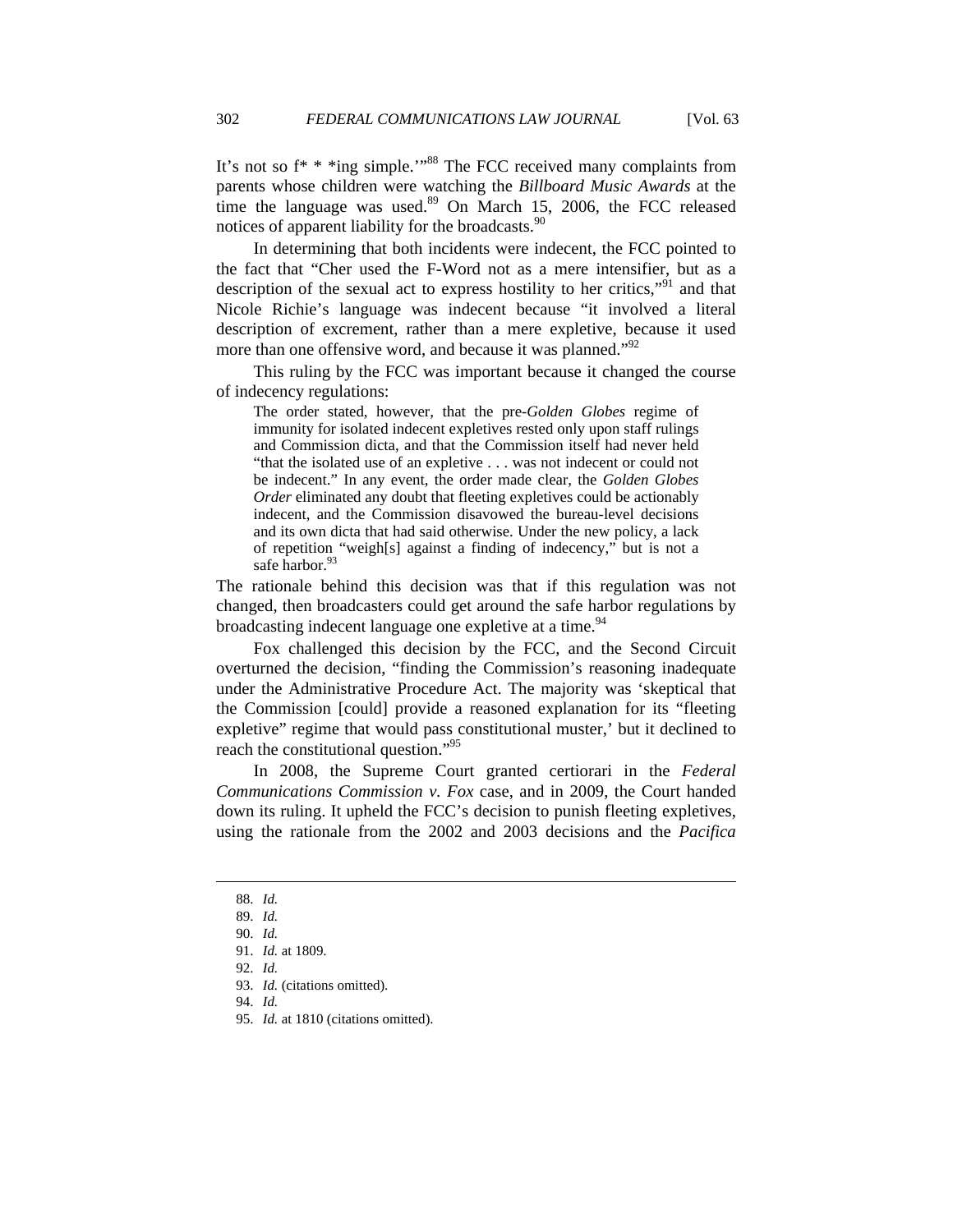case.<sup>96</sup> The Court determined that the FCC's decision was not arbitrary or capricious, and that the advances in technology that allowed broadcasters to bleep out offending language more easily lent support to the stepped-up regulations.<sup>97</sup> The Court also deemed certain words inherently offensive and therefore punishable for even a single use, such as the language used in the *Billboard Music Award* broadcasts.<sup>98</sup>

Articulating the Court's opinion, Justice Scalia wrote:

The Second Circuit believed that children today "likely hear this language far more often from other sources than they did in the 1970's when the Commission first began sanctioning indecent speech," and that this cuts against more stringent regulation of broadcasts. Assuming the premise is true (for this point the Second Circuit did not demand empirical evidence) the conclusion does not necessarily follow. The Commission could reasonably conclude that the pervasiveness of foul language, and the coarsening of public entertainment in other media such as cable, justify more stringent regulation of broadcast programs so as to give conscientious parents a relatively safe haven for their children. In the end, the Second Circuit and the broadcasters quibble with the Commission's policy choices and not with the explanation it has given. We decline to "substitute [our] judgment for that of the agency," and we find the Commission's orders neither arbitrary nor capricious.99

Although the Supreme Court found the regulation to not be arbitrary or capricious, the case was remanded back to the Second Circuit to determine if the regulation was in violation of the First Amendment. The decision that would be made on that issue would alter the landscape of indecency regulations and open the door a crack for a path toward deregulation.

#### *D.* Federal Communications Commission v. Fox*, Remanded*

After being upheld under the arbitrary and capricious standard by the Supreme Court, the Second Circuit struck down the regulation as being in violation of the First Amendment. The regulation was deemed to be impermissibly vague, as it did not give the networks clear notice of what would be considered indecent and subsequently subject to fines.<sup>100</sup> The court noted that there were inconsistencies in how the same word was classified in two different circumstances, and that that was not sufficient clarity for the networks.<sup>101</sup> Because a large amount of money and First

 <sup>96.</sup> *Id.* at 1812.

 <sup>97.</sup> *Id.* at 1813.

 <sup>98.</sup> *Id.* at 1812–13.

 <sup>99.</sup> *Id.* at 1819 (citations omitted).

 <sup>100.</sup> *See* Fox TV Stations, Inc. v. FCC, 613 F.3d 317 (2d Cir. 2010).

 <sup>101.</sup> *See id.* at 332.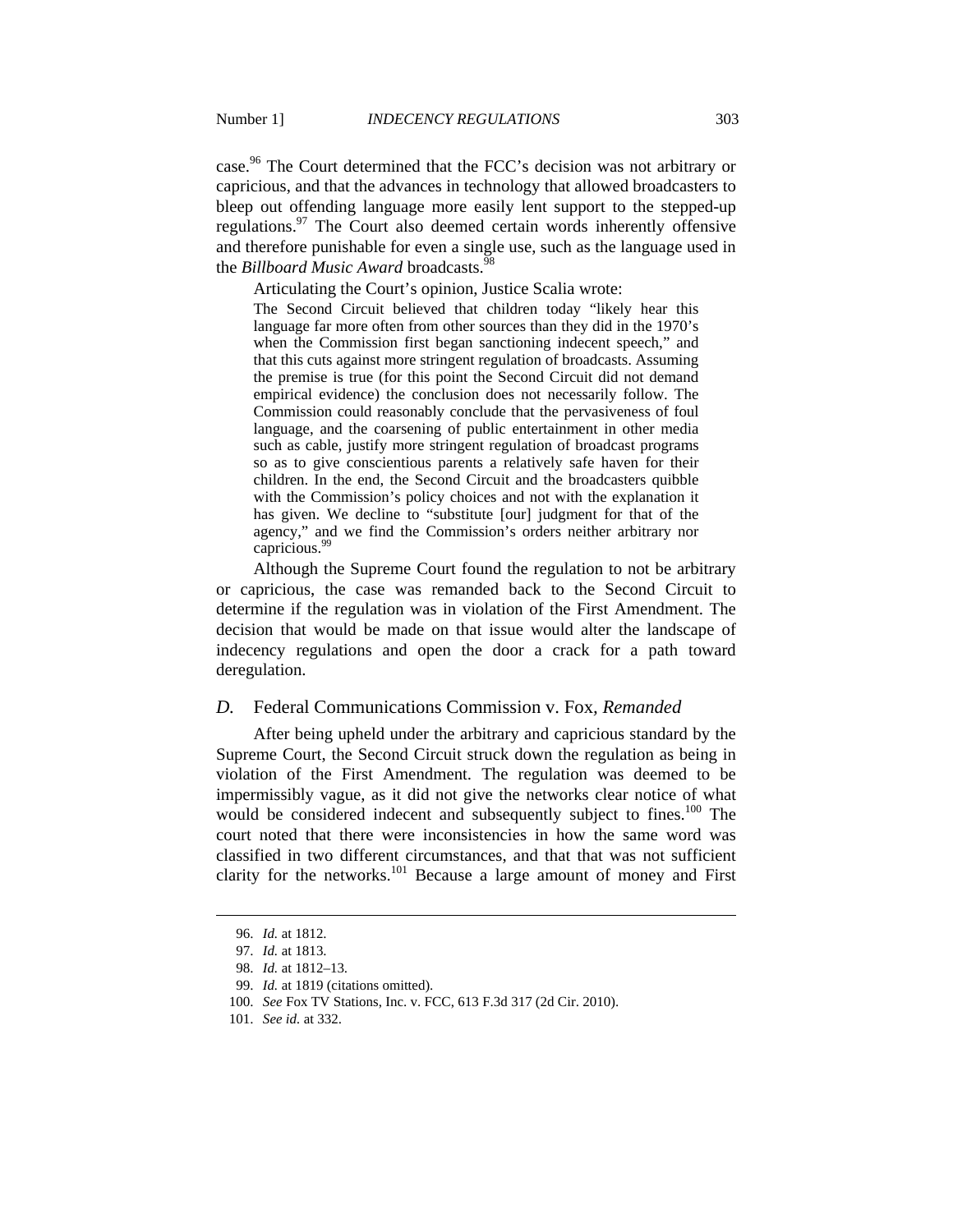Amendment protections were at stake, a vague standard that is subject to interpretation was not acceptable to the court:  $102$ 

With the FCC's indiscernible standards come the risk that such standards will be enforced in a discriminatory manner. The vagueness doctrine is intended, in part, to avoid that risk. If government officials are permitted to make decisions on an 'ad hoc' basis, there is a risk that those decisions will reflect the officials' subjective biases.<sup>103</sup>

In addition to finding the regulations impermissibly vague, the Second Circuit also warned of the potentially chilling effect that the regulations would have on speech.<sup>104</sup> As this Note suggests, if a network is afraid of being the subject of fines and sanctions, it is not going to broadcast material that may be valuable if there is any question that it may be considered indecent. Episodes of *House*, *That 70s Show*, political debates in Vermont, and even coverage of Pat Tillman's funeral have already fallen victim to this chilling effect.<sup>105</sup> With this regulation in place, there was no telling what other "important and universal themes in art and literature"<sup>106</sup> would be kept off of the airwaves.

The language in this opinion also supports the idea that the media landscape has changed drastically recently and that the regulations that were in place during the time of *Pacifica* may not be practical today. For example, the court noted, "[t]he past thirty years has seen an explosion of media sources, and broadcast television has become only one voice in the chorus. . . . The [I]nternet, too, has become omnipresent, offering access to everything from viral videos to feature films and, yes, even broadcast television programs."107 In acknowledging these advances in technology, this opinion lends support to the argument that this Note makes: deregulation is the most practical solution in light of the ever-present nature of broadcast television in today's world.

#### III. THE CURRENT LANDSCAPE

#### *A. Advances in Technology*

In recent years, technology has enhanced consumers' enjoyment of broadcast media. With the invention and development of the digital video recorder (DVR) and networks making many of their television shows available on the Internet, people can access their favorite shows at any time, day or night.

 <sup>102.</sup> *Id.*

 <sup>103.</sup> *Id.*

 <sup>104.</sup> *Id.* at 334.

 <sup>105.</sup> *Id.* at 334–35*.*

 <sup>106.</sup> *Id.* at 335.

 <sup>107.</sup> *Id.* at 326 (citations omitted).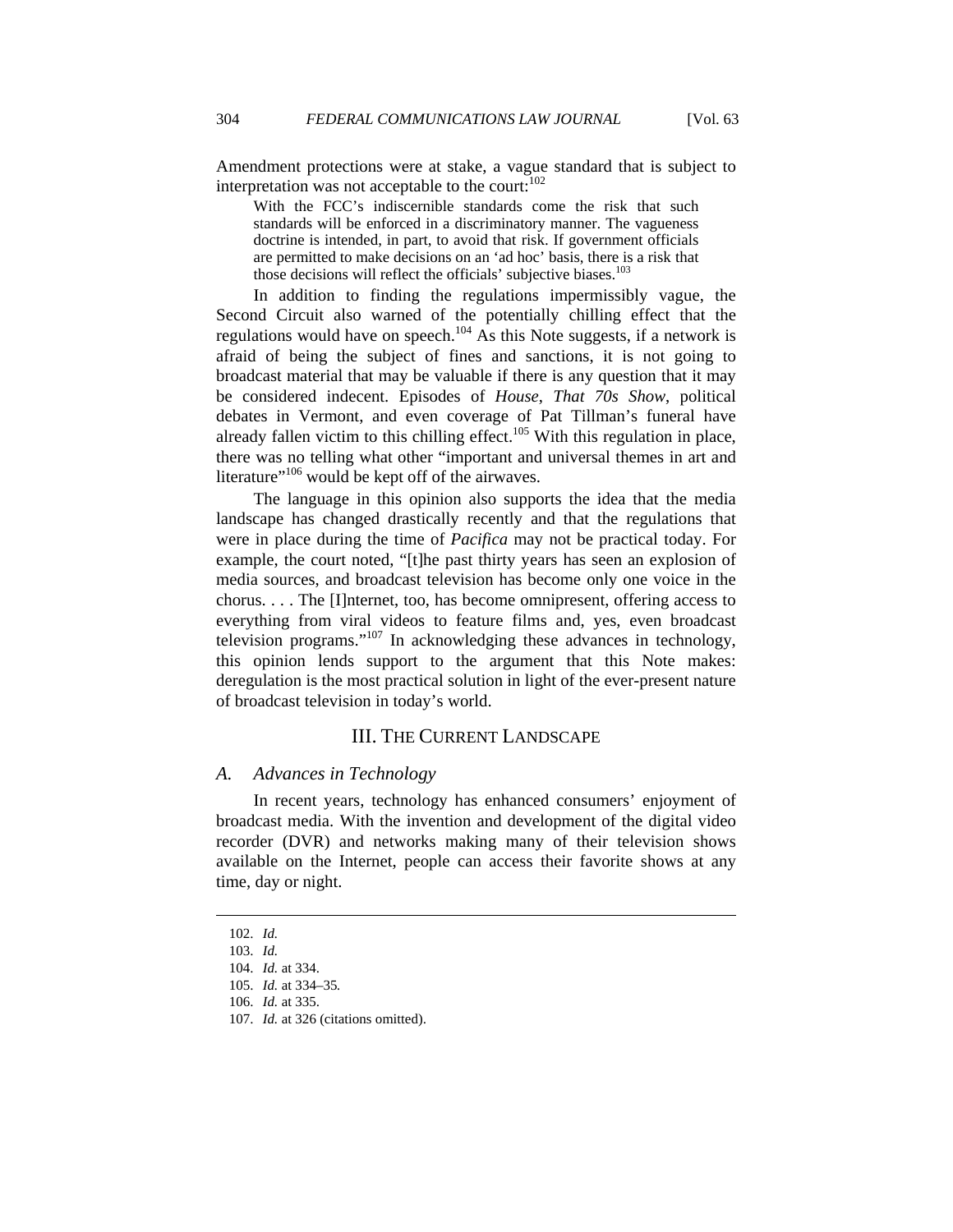The earliest mode of digital recording, TiVo, was launched in 1999 at the Las Vegas Consumer Electronics Show.108 It was touted as a "breakthrough new personal television service that is poised to change forever the way consumers watch television."109 In 2008, "consumer research, from Leichtman Research Group, report[ed] that 27% of TV households in the United States have at least one Digital Video Recorder (DVR), and 30% of those households have more than one DVR, and that 87% of DVR owners would recommend their DVR service to a friend."<sup>110</sup>

The same study found that thirty-five percent of people with DVR spent more time watching programs recorded on their DVR than regularly scheduled programs, and that fifty-five percent of DVR owners record more than five programs per week:<sup>111</sup>

The report says that the number of US households with DVRs has essentially doubled in the past two years and, with a continued push from cable, DBS, and Telco TV providers, will likely double again over the next four years. LRG forecasts that DVRs and on-Demand's share of total TV viewing time in the US will increase from about 6% today to 16% at the end of  $2012$ .<sup>112</sup>

While there are many people who use DVRs to watch their favorite shows, many people also turn to shows that are available on the Internet. The numbers have been increasing in recent years, as well. "About 43 percent of the U.S. online population—nearly 80 million people—have watched a television show on the Internet, according to a Solutions Research Group tracking study. Just one year ago, that figure was only 25 percent, marking a 72 percent increase year-over-year."<sup>113</sup>

In addition to the networks providing access to their television shows on their own websites, in 2007, the idea of Hulu was conceived, described as "the largest Internet video distribution network ever assembled with the most sought-after content from television and film."<sup>114</sup> At its inception, the

 <sup>108.</sup> Press Release, TiVo to Unveil 1999's Hottest Consumer Electronics Breakthrough at CES with First Public Demo of Personal Television, BUSINESS WIRE (Jan. 7, 1999), http://www.highbeam.com/doc/1G1-53526147.html.

 <sup>109.</sup> *Id.*

 <sup>110.</sup> Jack Loechner, *DVR Ownership Increases, but Recordings Not Priority Viewing*, RESEARCH BRIEF (Oct. 1, 2008, 8:15 AM), http://www.mediapost.com/publications/ ?fa=Articles.showArticle&art\_aid=91553.

 <sup>111.</sup> *See id.*

 <sup>112.</sup> *Id.*

 <sup>113.</sup> Traci Patterson, *U.S. Internet TV Viewers on the Rise*, CEDMAGAZINE.COM (Feb. 5, 2008), http://www.cedmagazine.com/US-Internet-TV-viewers-on-the-rise.aspx.

 <sup>114.</sup> Press Release, NBC Universal and News Corp. Announce Deal with Internet Leaders AOL, MSN, MySpace and Yahoo! to Create a Premium Online Video Site with Unprecedented Reach, HULU.COM (Mar. 22, 2007), http://www.hulu.com/press/new\_video\_venture.html [hereinafter NBC Universal Press Release].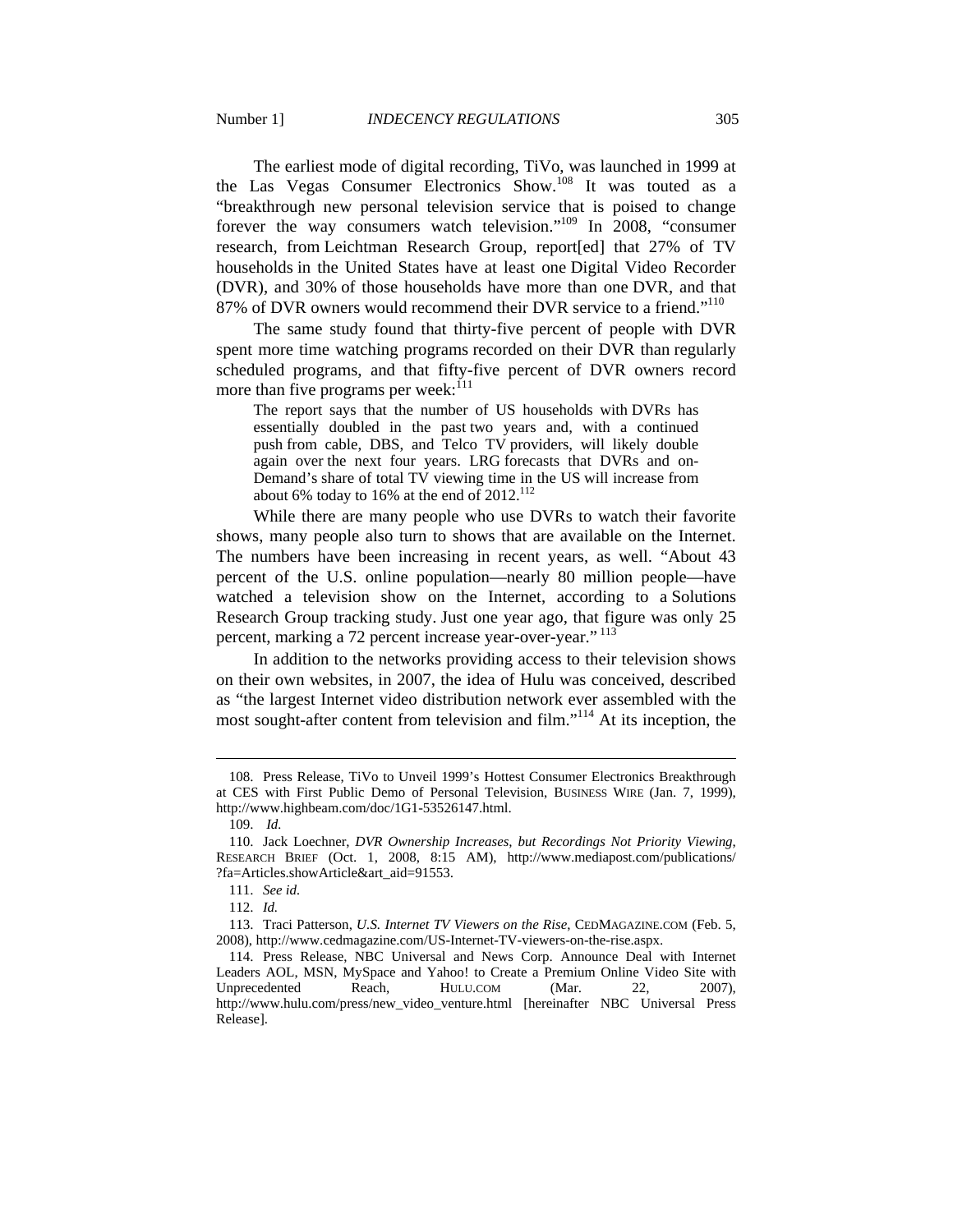site promised to provide "thousands of hours of full-length programming, movies and clips, representing premium content from at least a dozen networks and two major film studios."115

Hulu was released to the public on March 12, 2008, and has grown considerably from what had originally been contemplated. Instead of a dozen networks participating in the site, there were over fifty networks that were providing free video access to the public.<sup>116</sup> Peter Chernin, president and chief operating officer of News Corporation described Hulu as a "game changer for Internet video."117 He also described Hulu as a service that

helps fans find great content wherever they are online .... With tools that make sharing easy, Hulu encourages viral distribution. At the same time, Hulu's distribution partners are some of the most visited on the Web, engaging consumers where they are already spending their time. This is a powerful combination.<sup>118</sup>

Similarly, Jason Kilar, chief executive officer of Hulu, commented, "[w]ith full-length episodes of current and archived television shows, feature films, sports and news, we believe the Hulu service is a step forward in giving consumers entertainment on their terms."<sup>119</sup> After such an advancement in technology as Hulu, individuals have access to shows at any time, day or night, from the privacy of their own home, and their own computer screens. These technological advancements, in making television more easily accessible to the public—including children—cast serious doubt on the rationale behind safe harbors. If the time of the broadcast no longer makes a difference in terms of access to the material, then regulating the material that is broadcast on the basis of the time of the program is no longer a logical course of action.

#### *B. Why Safe Harbors No Longer Make Sense*

With so many Americans viewing television shows at times other than their regularly scheduled timeslots, the time at which a show is broadcast is no longer an important aspect of that show. The rationale that the Supreme Court and the FCC used for creating safe harbors for broadcasting indecent material, therefore, is no longer sound in this respect.

If a child wants to watch a television program that is on after he goes to bed, he can simply program the family DVR to record the show with a

 <sup>115.</sup> *Id.*

 <sup>116.</sup> Press Release, Hulu*.*com Opens to Public, Offers Free Streams of Hit TV Shows, Movies and Clips from More than 50 Providers Including FOX, NBC Universal, Metro-Goldwyn-Mayer Studios Inc. and Sony Pictures Television, HULU.COM (March 12, 2008), http://www.hulu.com/press/launch\_press\_release.html [hereinafter Hulu Opening Press Release].

 <sup>117.</sup> NBC Universal Press Release, *supra* note 114.

 <sup>118.</sup> Hulu Opening Press Release, *supra* note 116 (internal quotation marks omitted).

 <sup>119.</sup> *Id.* (internal quotation marks omitted)*.*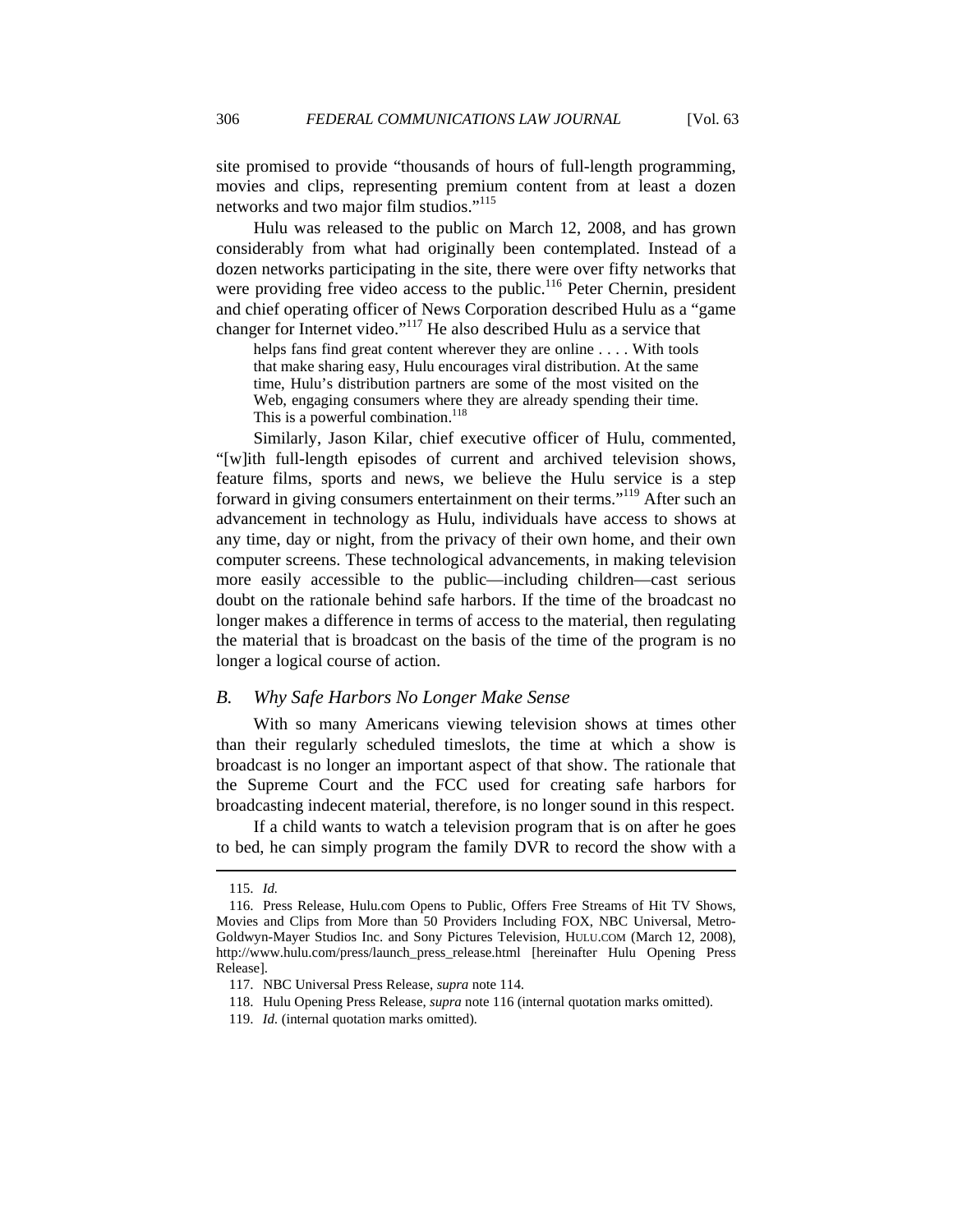touch of a button, find the show on the network's website, or on another television website (such as Hulu), and watch it at his convenience. If he is one of the many children who has access to his own computer and laptop today, his parents may not necessarily be aware that he is watching such a program when he accesses the material.

Further, a recent study by the Kaiser Family Foundation looked at the media habits of children between the ages of eight and eighteen. The study found that those children spend more than seven and a half hours each day using various electronic devices, including computers and the Internet.<sup>120</sup> The amount of time that children spend on the computer has more than tripled since 1999, and the amount of television that they watch has also continued to steadily increase.<sup>121</sup> Additionally, twenty-nine percent of children own a laptop, as opposed to only twelve percent who did in 2004.122 This means that the ability of a child to access television programming in general, including those programs that his parents might not find appropriate for him, is much easier than it was just six years ago.

Combining the unprecedented availability of broadcast television programming with the ease with which children can access the Internet and the family DVR, the safe harbor rationale just does not make sense any longer. There are no longer any hours where it is significantly less likely that children will have access to the programs. Indecency that is broadcast at midnight now seems just as likely to be viewed by children all over the country with access to these technologies as that which is broadcast at 9:00 p.m. As a result, deregulation is the most logical next step to take in this matter. If regulations are no longer effective, it no longer makes sense to penalize networks for violating them.

#### VI. PROPOSAL FOR THE FUTURE

Since the current regulations do not make sense in their present form, something needs to be done to bring them in line with today's technology. Children will find a way to access indecent broadcast material if they really want to, so the restrictions on the networks should either be strengthened so that there is less indecent material out there for children to access, or they should be relaxed so that the networks have more freedom, since children will see and hear the material anyway.

While it may be tempting for parents to advocate for stricter indecency laws so that their children are protected, the complete ban of indecent material would be subject to First Amendment challenges and

 <sup>120.</sup> Tamar Lewin, *If Your Kids Are Awake, They're Probably Online*, N.Y. TIMES, Jan. 20, 2010, at A1.

 <sup>121.</sup> *Id.*

 <sup>122.</sup> *Id.*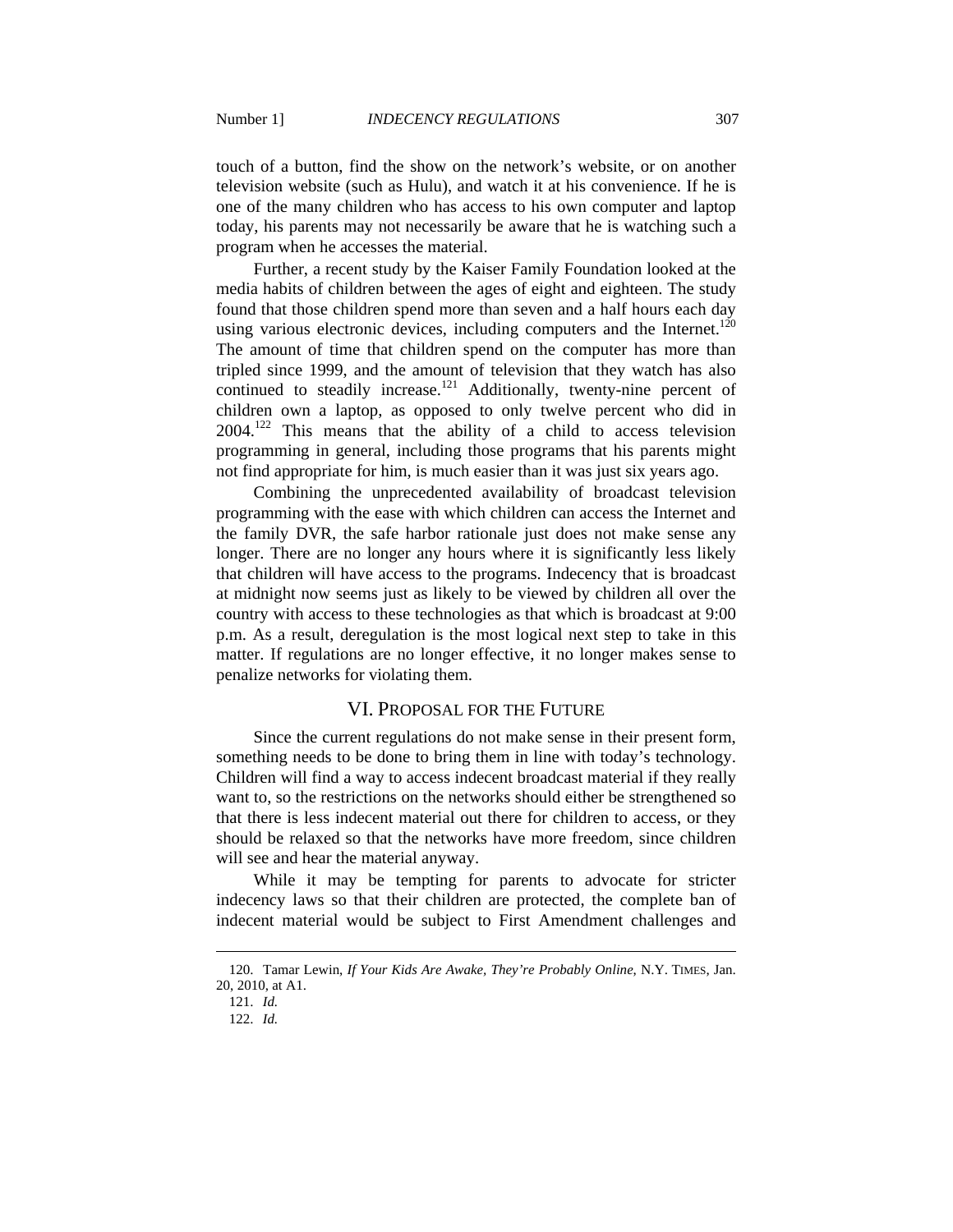would likely suffer the same fate as the recent FCC regulation that was recently struck down. Since this would be a content-based regulation of the media, any regulation would have to survive strict scrutiny. Since protecting children has been viewed as a compelling government interest,  $123$  strict scrutiny would apply to any ban. Any regulation would therefore have to be narrowly tailored to the compelling interest and a least restrictive means of protecting it; a complete ban would not pass this test, as was made apparent by the recent Second Circuit decision.<sup>124</sup>

Furthermore, any restriction cannot prevent adults from legally having access to the indecent material. As the Supreme Court stated in *Bolger v. Youngs Drug Products Corporation*, "[t]he level of discourse reaching a mailbox simply cannot be limited to that which would be suitable for a sandbox. $125$  This rationale demonstrates the importance of careful drafting of additional regulation in order for it to not be deemed unconstitutional and struck down.

In addition to these First Amendment concerns, such restrictions would also exacerbate the problem of depriving viewers of shared experiences and of creating a less-informed public, which Schneider discusses in his article.<sup>126</sup> Further, by eliminating an entire type of broadcast media, this will inhibit viewers from receiving information to which they might have had access with more relaxed regulations. While it may seem trivial on the surface, if certain programs, such as the *Billboard Music Awards* and *Golden Globes*, were not broadcast for fear that the networks would be sanctioned for indecent material, this would actually eliminate access to significant popular culture events. If this prohibition of broadcast of certain events were expanded even further, other important programs could theoretically be eliminated from the airwaves as well.<sup>127</sup> There is really no way to know how far the networks would go in order to save themselves from FCC sanctions.

Another option for the future of regulations is a more moderate approach that the regulations should be relaxed, but not eliminated. This would require the networks to continue to monitor what they are broadcasting over the airwaves to keep children protected from highly offensive material, but it would also give the networks more flexibility in their programming choices. The FCC would no longer be able to sanction a network for choosing to air a program that may contain some indecent

 <sup>123.</sup> *See* FCC v. Pacifica Found., 438 U.S. 726, 749 (1978); Action for Children's TV v. FCC, 58 F.3d 654, 660 (D.C. Cir. 1995).

 <sup>124.</sup> *See* Fox TV Stations, Inc. v. FCC, 613 F.3d 317 (2d Cir. 2010).

 <sup>125.</sup> Bolger v. Youngs Drug Prods. Corp., 463 U.S. 60, 74 (1983).

 <sup>126.</sup> *See* Schneider, *supra* note 11, at 896.

 <sup>127.</sup> *See Fox TV Stations*, 613 F.3d at 334.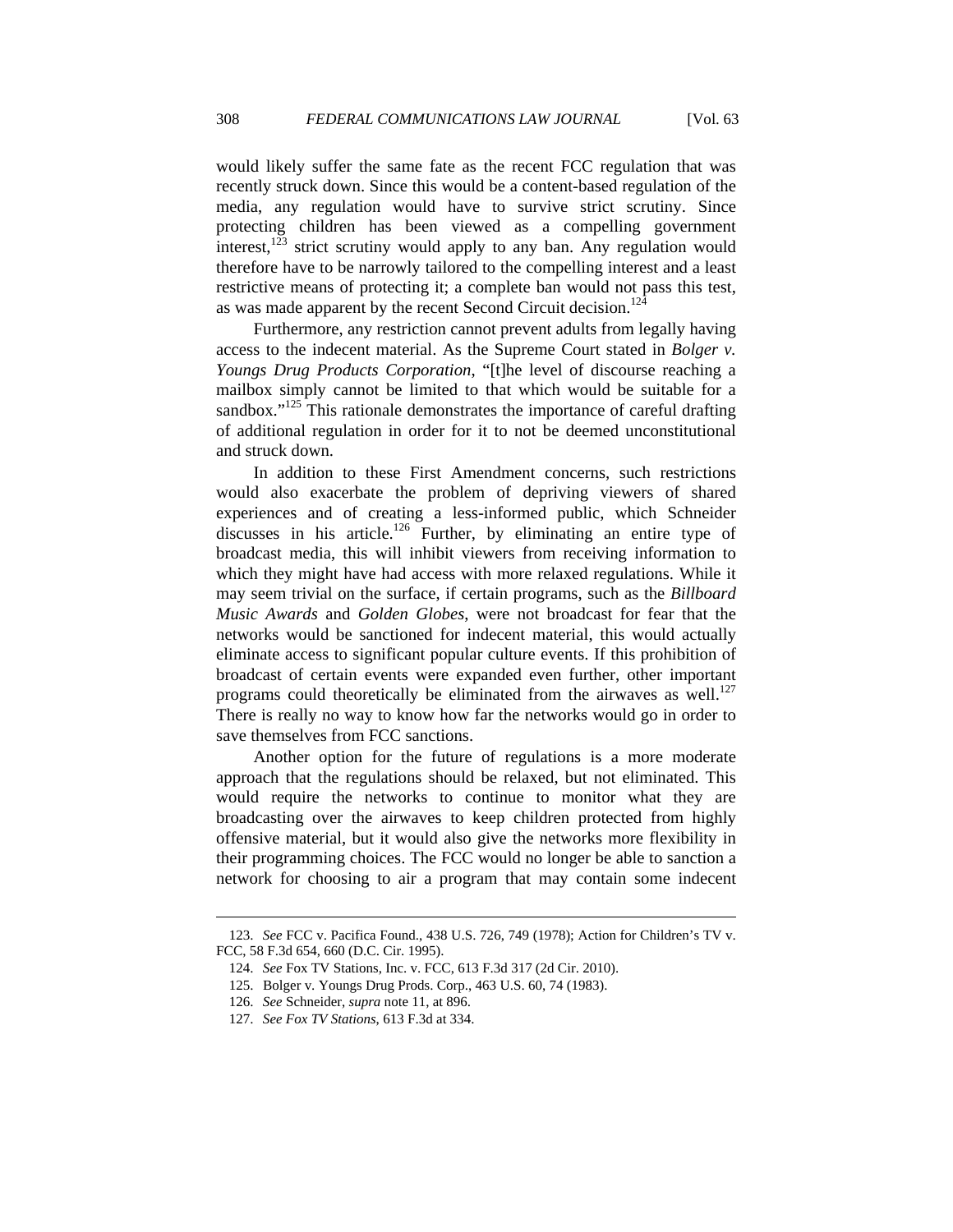material at 9:00 p.m. instead of 10:00 p.m., when viewership may be higher and the number of children who would eventually have access to the program would be exactly the same.

If the safe harbors were minimized to only between the hours of 1:00 a.m. and 6:00 a.m., this could possibly provide a workable compromise. The programming that is on between those hours is not likely to be anything in which children are really going to be interested, so indecent material could be broadcast then. While children could still theoretically have access to the programs broadcast during these hours, they are likely going to be less interested in those programs than other ones that may air at times that are within the current safe harbor, such as *Saturday Night Live*  that airs at 11:30 p.m.

Decreasing the regulations without eliminating them would allow the FCC to continue to regulate indecency without putting an unfair burden on the networks. The FCC would retain control over the airwaves, but at the same time, the networks would have more freedom in their program lineups. In this increasingly technologically advanced world, regulations of the media need to keep up with the times, and relaxing the safe harbor regulations would be a logical first step.

While the option of decreasing the safe harbors may seem like it would be an effective change, however, it is likely only going to be the second-best option that is available. In addition to making sure that the regulations are not running afoul of the First Amendment, maintaining any indecency ban means the networks are still going to have to bear the costs of sanctions and the costs of excluding some programming in an effort to avoid those sanctions.

The ideal solution in this situation, therefore, would be to eliminate this control that the FCC has over the networks by deregulating. If children are going to have access to the material anyway, why should the networks be punished simply because they broadcast the indecent material one hour too early? Broadcasting that material one hour later is not going to make a difference in whether the child with his own laptop is going to watch the broadcast on Hulu, so it does not make sense that networks should pay the price.

This option may be controversial, because networks could then conceivably start broadcasting indecent material at 3:00 p.m., for example, when children are coming home from school. However, networks would likely lose many viewers by engaging in this type of behavior, so the market would keep the especially offensive material off the airwaves, thus keeping network broadcast material acceptable to the majority of people. Additionally, after all these years of regulations and the broadcasts that have become commonplace on television, it is unlikely that the networks